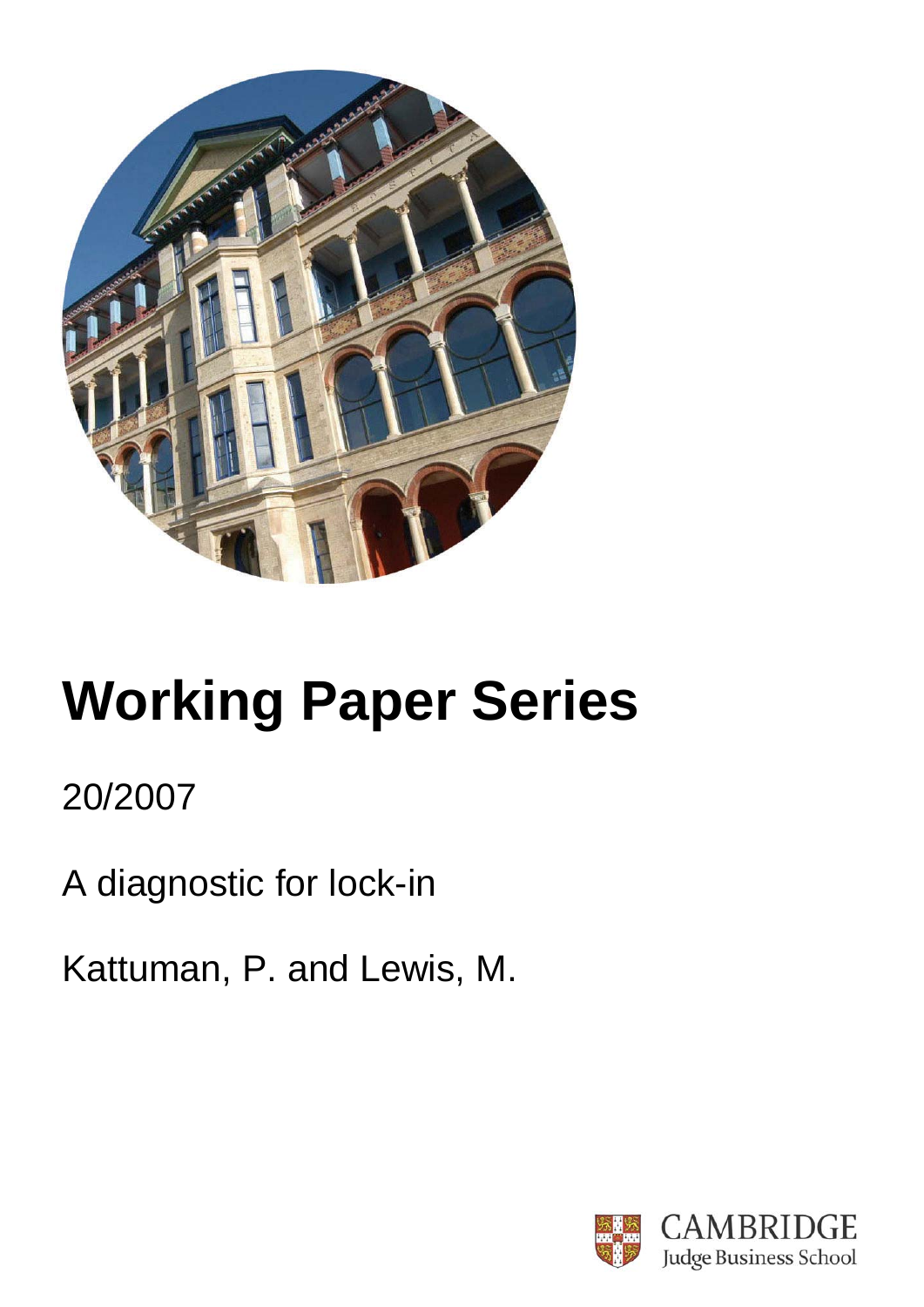These papers are produced by Judge Business School, University of Cambridge. They are circulated for discussion purposes only. Their contents should be considered preliminary and are not to be quoted without the authors' permission.

Author contact details are as follows:

Paul Kattuman Judge Business School University of Cambridge p.kattuman@jbs.cam.ac.uk

Michael Lewis Judge Business School University of Cambridge ml350@cam.ac.uk

Please address enquiries about the series to:

Research Support Manager Judge Business School Trumpington Street Cambridge CB2 1AG, UK Tel: 01223 760546 Fax: 01223 339701 E-mail: research-support@jbs.cam.ac.uk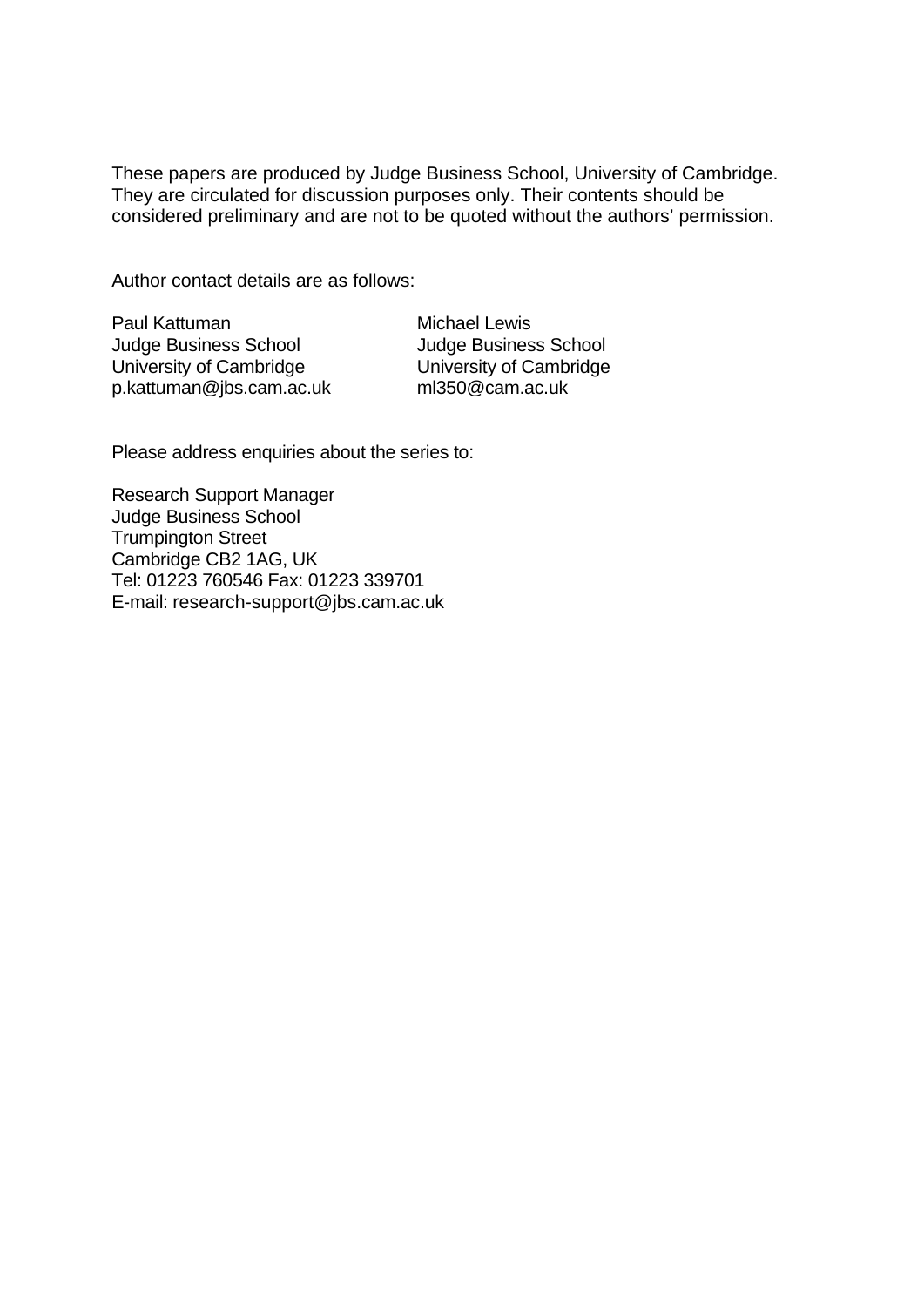# A Diagnostic for Lock-in<sup>∗</sup>

Paul Kattuman† Michael Lewis‡

July 2007

#### Abstract

In the context of increasing returns markets, the conventional argument is that a slender market share advantage may entrain a firm on a trajectory bound for monopoly in the long run. We revisit this with the linear urn model representation of history dependence, and a probabilistic characterization of eventual dominance. It is possible to explore the implications of varying the strength of feedback with a simple Pólya-urn scheme. It is then possible to determine how much stronger the positive feedback needs to be, in order to compensate for smaller initial market share of a firm, in attaining any specified degree of dominance. This allows us to place bounds on the probability that a firm will come to dominate an increasing returns market in the long run.

Keywords: Tipping, Lock-in, Dominance, Positive Feedback, Pólya's Urn, Initial Asymmetry, Feedback strength

JEL Classification: O33, L11, M30, C46,

## 1 Introduction

Many dynamic processes in the social and in the economic domains have the fundamental character of potential epidemics; for example, the diffusion of a technological innovation

<sup>∗</sup>We are grateful to Christos Genekos, Houyuan Jiang, John Morgan, Nicos Savva and Chander Velu for discussions. Support from the EU under the Sixth framework Programme (contract no. 028868) is gratefully acknowledged.

<sup>†</sup>Corresponding author. University of Cambridge, Judge Business School, Trumpington Street, Cambridge CB2 1AG, UK. Email: p.kattuman@jbs.cam.ac.uk; Tel: 44(0)1223764136

<sup>‡</sup>University of Cambridge, Judge Business School, Trumpington Street, Cambridge CB2 1AG, UK. Email: ml350@cam.ac.uk; Tel: 44(0)1223337900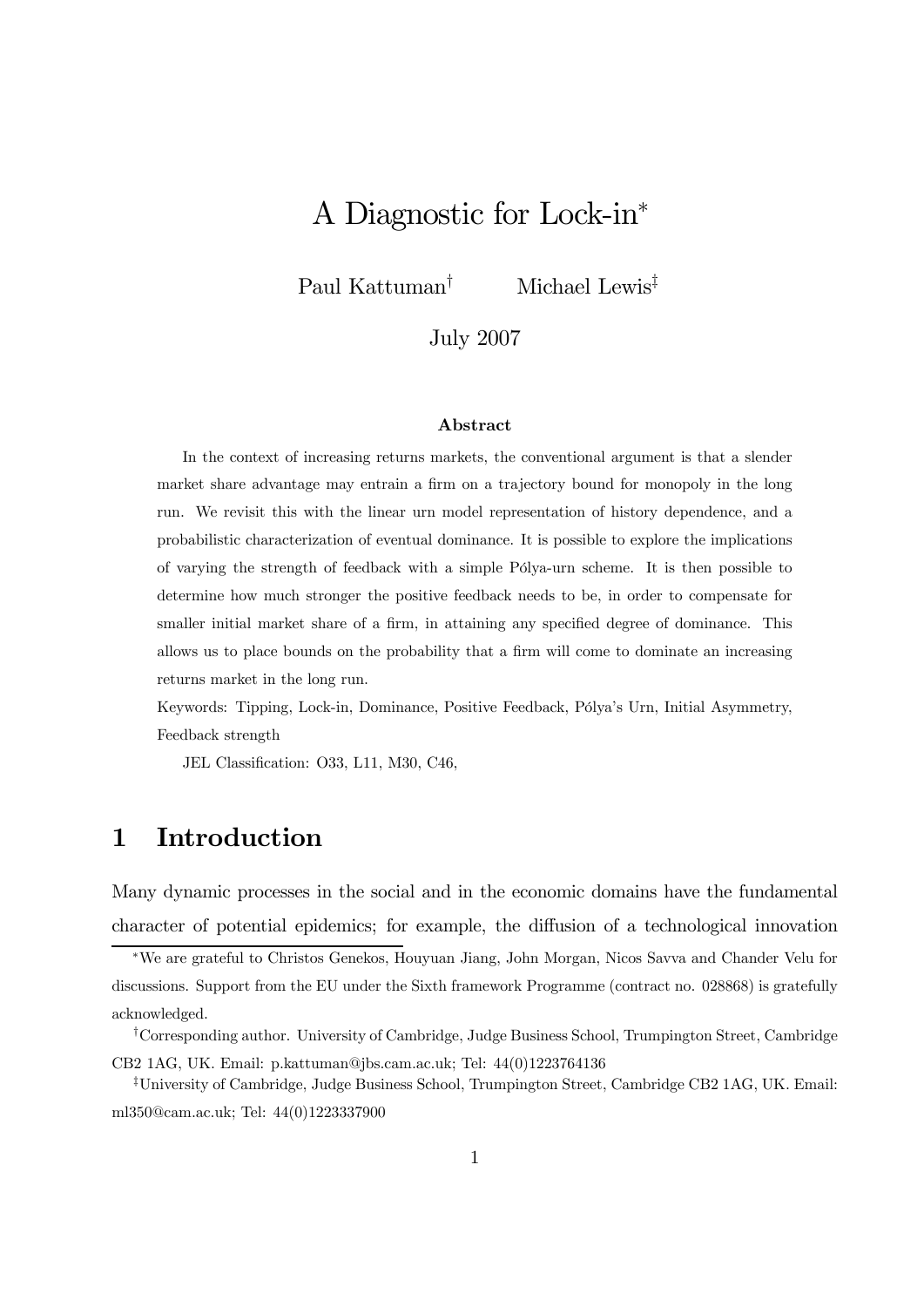among a population of firms. The adoption process may not develop into a contagion; but under specific conditions the process is likely to tip, with an accelerating, if noisy increase in the share of adopters over a short duration<sup>1</sup>. The specific conditions mentioned above are those that generate positive feedback. The history dependence paradigm applies to such dynamic processes. Generally systems marked by positive feedback have multiple equilibria, and the equilibrium actually reached depends on initial conditions as well as transitory incidents in the process of getting there. Examples include the diffusion of standards, innovations and ideas, geographical agglomeration, and the evolution of market shares.

Network externalities (each customer gains more value, the more others are expected to make the same choice, and therefore tends to make her choice to accord with the choice made by other consumers) is one reason for positive feedback. Katz and Shapiro (1985, 1986, and 1994) show how incompatibilities between different product varieties can lead to the market tipping towards the dominant producer, causing its market share to expand due to consumer benefits driven by this producer's increasing dominance. There are other causes of positive feedback: word-of-mouth publicity, cost-advantages of larger scales of operation, and learning economies. In all of these cases, small and insignificant events early on in the history of the process can be decisive in selecting the end state. An outcome of a type in any period increases the probability of the same outcome type in the next period.

The most often recounted accounts of tipping and lock-in are of inefficient standards and technologies emerging dominant, starting from a competitive milieu. A classic example is the battle between QWERTY and DVORAK keyboard formats and the learning-by-doing and learning-by-using economies (David,1985). Among other examples there is the rivalry between CP/M, DOS and Macintosh among operating systems, and between VHS and Betamax among video-recorder formats, which we examine in Section 5. Claims of inefficiency of eventual winners have been contested (Liebowitz and Margolis, 1999).

Arthur (1989, see also, Arthur, Ermoliev, Kaniovski,1983, 1986) is an influential model of such diffusion processes based on the central idea that even if a consumer intrinsically prefers one among many choices available, she may choose another due to the benefit flowing

 $1$  Tipping involves a nonlinear response to marginal changes in causal variables under particular conditions: small changes have little effect on the system until a critical mass is reached, and then a further small change tips the system, producing a large effect (Gladwell, 2000).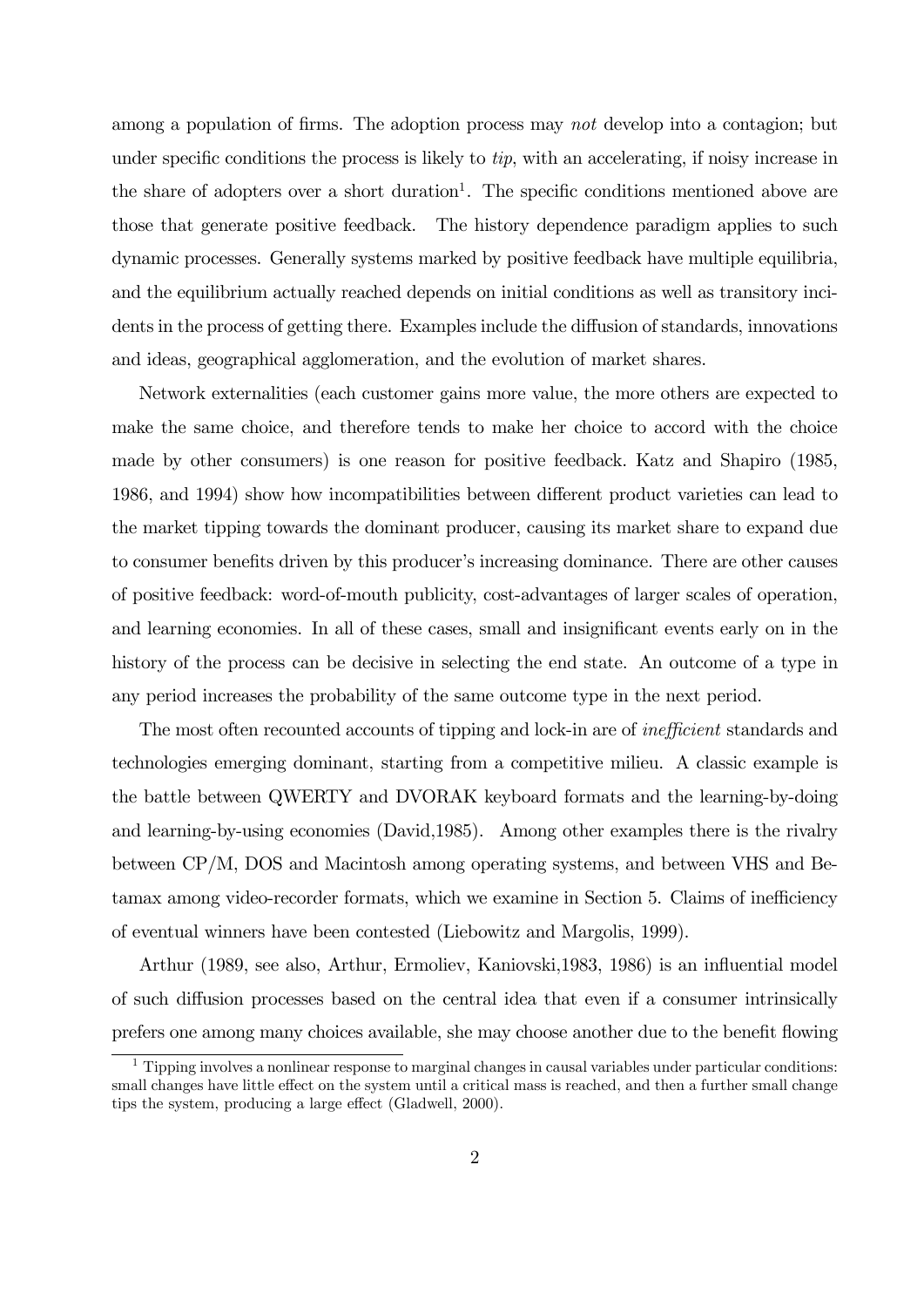from conforming to the choice made by others. Arthur's model is a generalization of Pólya's urn and explains lock-in in terms of non-linear feedback driving adoption: above (below) some threshold market share, future adoption rate is greater (lesser) than present market share due to interdependencies between consumer preferences. A system of this type will be stable only with monopoly - one of the shares will converge to one and the others to zero.

This result is strong and of much interest, but a model that can also support outcomes other than monopoly will be more useful for a number of reasons. First, stable patterns of market sharing, with one dominant firm and a number of smaller firms, are arguably more common than strict monopoly even among markets characterized by network externalities<sup>2</sup>. We exploit the fact that weakening the non-linear feedback assumption to Pólya's original assumption of linear feedback (future adoption rate is equal to present market share) can explain a range of equilibrium outcomes that stop short of monopoly. Secondly, linear adoption propensity is the most conservative assumption that can be made about the nature of positive feedback and thus should provide the most conservative estimate of the probability of dominance that arises from positive feedback. Finally, in a variety of increasing returns situations, feedback may be positive but not very strong<sup>3</sup>. While very strong positive feedback may secure monopoly for a firm with a slender market share lead, in other cases, where one competitor has a large initial lead, it should not take as strong a positive feedback for her to eventually attain any specified degree of dominance, compared to the situation where she has a smaller lead in initial share. Market share advantage can be a valuable competitive asset to the firm in the presence of positive feedback. Consideration of the *trade-off* between market share advantage and feedback strength evidently requires a model where the competitive process does not invariably result in eventual monopoly. We show how the linear feedback model makes precise the way in which higher 'initial' market share compensates for lower feedback strength in leading to a specific degree of eventual dominance.

This is of practical interest. An explicit consideration of the trade-off will focus attention of firms aiming at long run dominance to the pay-off to competing for initial advantage, conditional on the strength of positive feedback. In markets with trade-off, the leading

 $2 \text{ In the context of two-sided markets network effects (e.g., online auction sites) Ellison and Fudenberg.}$ (2006) note stable market sharing and present a model with this equilibrium.

<sup>3</sup> Kattuman (1998) presents an empirical case.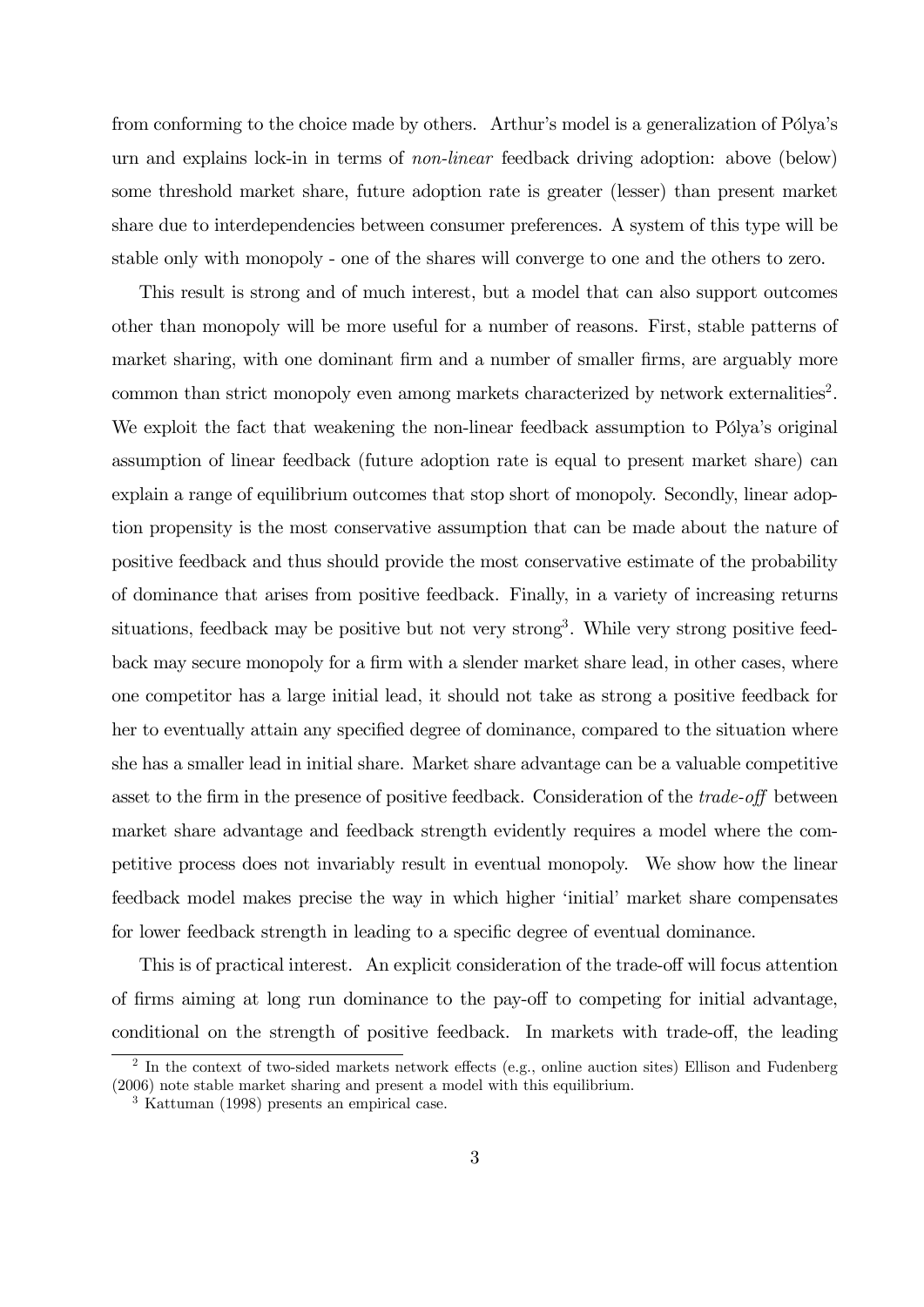firm that seeks to secure eventual dominance, will have even greater incentive to boost its current market share through whatever means available as growth rate of the market declines. Regulators should find in this model a useful diagnostic tool for prediction of lock-in to dominance. In Section 2 we motivate the use of Pólya's linear urn process as a simple and natural model that represents history dependence  $4$ . Conventionally, lock-in has been defined with respect to monopoly. In Section 3 we relax this and define dominance in probability terms. Lock-in is said to occur when dominance of one of the competitors is assured with some high probability. In Section 4 we present the method of obtaining the trade-off of interest. We characterize lock-in to specific degrees of (eventual) dominance in terms of the trade-off between initial advantage (history) and feedback strength<sup>5</sup>. This is done by conditioning on a specified degree of dominance, and backing out process parameters to characterize the trade-off between initial asymmetry and feedback strength. Section 5 offers an empirical application of this analysis the battle between VHS and Betamax.

# 2 Pólya's Urn Model

Pólya's urn (Pólya, 1930; see Pemantle, 2006, for a recent survey of the family of urn models) provides the simplest natural generative model for a reinforced random processes. The classical Pólya model provides sufficient structure for our analysis of history dependence in a competitive system with feedback and random shocks. The process is based on an urn with balls in different colors, and a sampling and replacement policy: draw a ball from the urn, observe its color, return it to urn (sampling with replacement) along with  $S > 0$  balls

<sup>&</sup>lt;sup>4</sup> See Page (2006) for a general review of concepts relating to history dependence.

<sup>&</sup>lt;sup>5</sup> Trade-offs involved in contagion have been characterized in settings that are not centered on competition. In epidemiology the family of SIR models (e.g., Kermack and McKendrick, 1927) compute the theoretical number of people infected with a contagious illness in a closed population over time. Tipping is defined in terms of the set of conditions under which the reproduction rate of an infection - the number of secondary infections caused by a single primary infection - exceeds one. Beyond this threshold the infection rate exceeds the rate at which the infected population recovers. The trade-off at the tipping point is easily defined once the reproduction rate is formally defined in terms of the relevant parameters. The epidemiological aspect of diffusion was brought to marketing by Bass (1969). In the Bass diffusion model the adoption of an innovation by any customer makes adoption by other customers more likely, through infective word-of-mouth spread of information. The original model has a monopolistic setting and suppresses competition, only characterizing conditions for contagion. A small literature that generalizes diffusion in competitive settings has focussed on determining explicit market share trajectories. See Savin and Velu (2006) for a review and a recent model.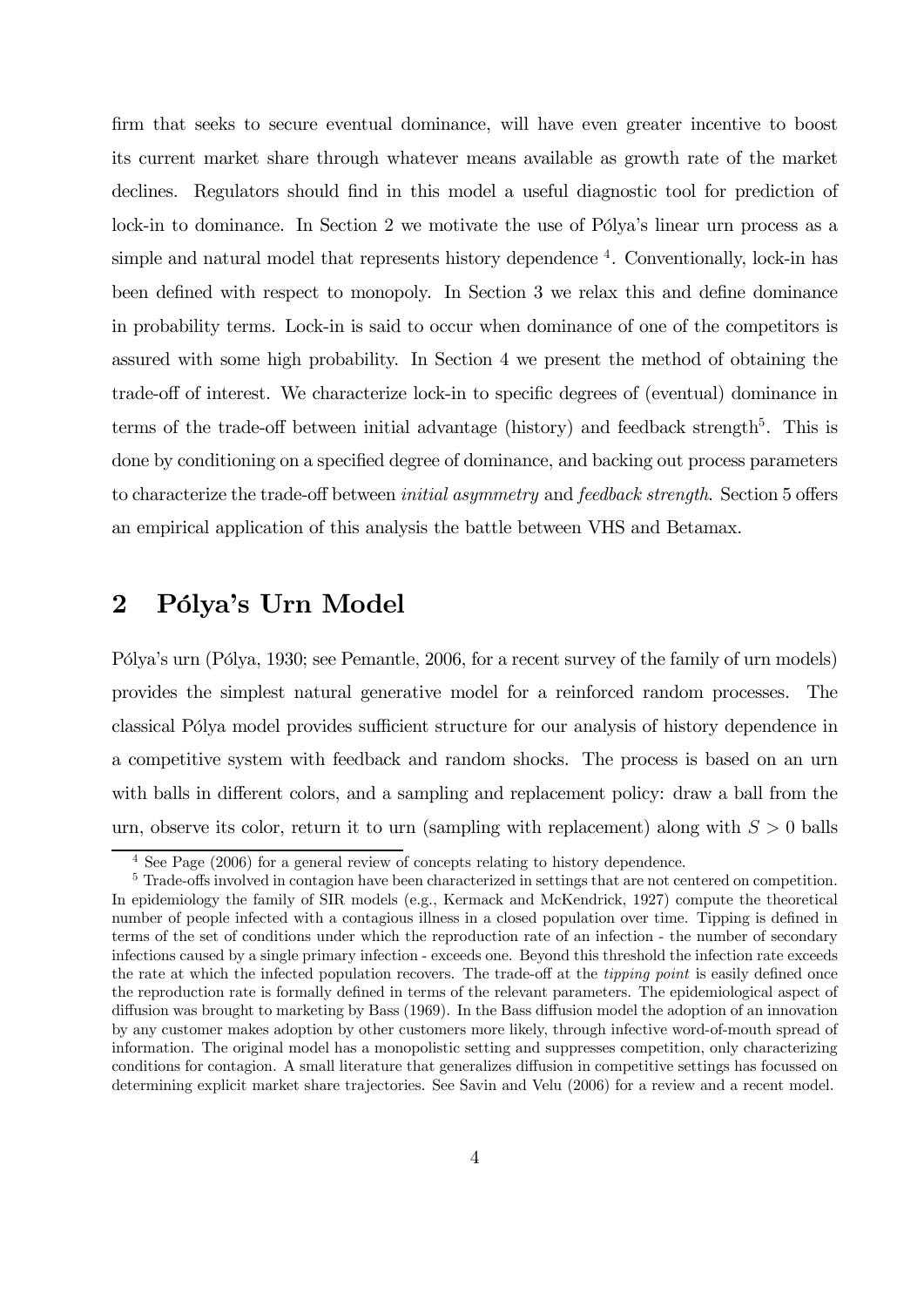of the same color. History dependence of the process is reflected in the way the distribution of the proportion of balls of different colors in the urn change over time, depending on the sequence of sampled ball types, and in turn on the replacement rule. Each equilibrium of this linear replacement rule Pólya process is a distribution over (market) shares, defined on the unit interval. The more general urn model, with a non-linear replacement rule reflecting non-linear feedback has fixed proportions, rather than distributions, as equilibria (Freedman, 1965; Johnson and Kotz, 1977).

#### 2.1 Pólya's Result

The main idea can be reviewed with a model in which two firms compete. Consider an urn containing balls of two colors, say, black and white; representing a market with two competing firms. The initial numbers of balls of different color represent initial sizes of the two firms. The sampling and replacement process drives the stochastic evolution of the proportions of the different colors in the urn.

Let  $n = \{0, 1, 2, \ldots\}$  index the rounds over which sampling (and replacement) occur. Let  $B_0$  be the initial number of black balls in the urn (at  $n = 0$ ), and  $W_0$ , likewise, the initial number of white balls.  $S \geq 1$  is the number of balls replaced according to the replacement rule. S measures the 'strength of feedback' and is independent of the color of the sampled ball (S is common to both competing firms). Let  $B_n$  be the number of black balls, and  $W_n$  be the number of white balls in the urn after n rounds  $(B_0 < B_n \leq \infty,$  $W_0 \langle W_n \leq \infty \rangle$ .  $P_n = B_n \langle (B_n + W_n) \rangle$  is the proportion of black balls in the urn after round *n*. The initial share (dis)advantage is measured by  $P_0 = B_0 / (B_0 + W_0)$ . We focus on the limiting proportion of black balls,  $P = \lim_{n\to\infty} P_n$ . Let  $F(P)$  denote the cumulative distribution of P. Pólya (1930) proved:

**Proposition 1** The random variables  $P_n$  converge almost surely to a limit P. The distribution of P is  $Beta(\alpha, \beta)$  where  $\alpha = B_0/S$  and  $\beta = W_0/S$ . When  $\alpha = \beta = 1$  i.e.,  $B_0 = W_0 = S$ , the limit variable P is uniform on the interval [0, 1].

It is a non-intuitive result that Pólya's urn has a random limiting market share (See also Freedman, 1965). Note also that if there is no initial asymmetry, the distribution of the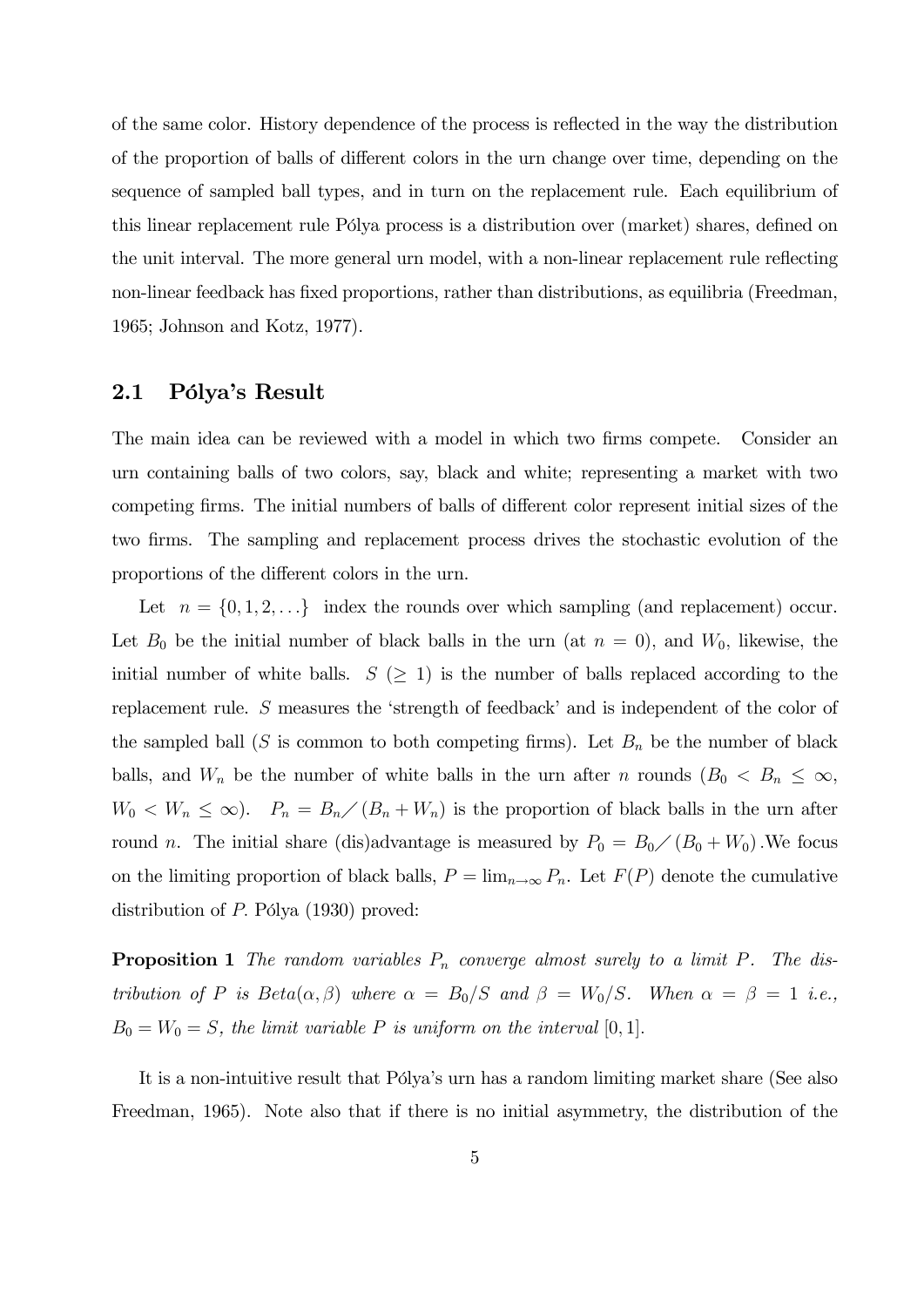share of each color is uniform on the unit interval; all proportions of black balls are equally likely, a special case of the Beta distribution.

Athreya and Karlin (1968) and Athreya (1969) show that the two color result above generalizes to the case with any number of colors, with the shares of colors in this generalized Pólya's urn following a generalized Beta distribution over the unit simplex.

The urn model offers a simple representation of consumer choice. Suppose products of competing firms offer, a-priori, the same return to all consumers. If there are increasing returns as discussed in section 1, then returns to any consumer will change along the time path of the choices made by the population of consumers. A consumer on the verge of making a choice will wish to know the returns differential (due to the externality) between choosing the product of one firm rather than that of the other<sup>6</sup>. The urn scheme is a simple model of bounded rational choice behavior by imperfectly informed consumers who make their choices by observing others.

#### 2.2 Strength of feedback and Initial asymmetry in the urn process

The initial proportion of black balls,  $B_0/(B_0 + W_0)$ , measures the initial market share (dis)advantage of black.

The number of new balls returned each period according to the replacement policy, represents the strength of feedback. Recall that S can be interpreted in terms of the number of consumers who in each period follow the example of the one consumer who actively samples the market to make her choice. The different (integer) values of S induce different limiting distributions. There are a number of points worth noting:

First, S is constant over rounds, and hence the growth rate of the market declines continuously over time. Second,  $S \geq 1$  models growth - the model does not apply to the cases of  $S = 0$  (in which case  $B_n = B_0$  and  $W_n = W_0$  for all n) or  $S < 0$ , which would

<sup>&</sup>lt;sup>6</sup> The urn model represents her as sampling from among others who have made their choices, to choose the same as the majority in her sample. For  $n > 1$ , let  $B_{n+1} = B_n \cdot 1_{U_{n+1} \leq P_n}$  and  $W_{n+1} = W_n \cdot 1_{U_{n+1} > P_n}$ , where  $1_{U_{n+1}}$  is an indicator function for the event of drawing the random variable  $U_{n+1}$  from the interval [0,1].  $U_{n+1} < P_n$  is the event of drawing a black ball in round n. Uniform draws correspond to drawing a black ball with probability  $P_n$ , independent of past draws. This probability is generated by the random variable  $U_n$ , which is the only source of randomness in going from round n to round  $n + 1$ .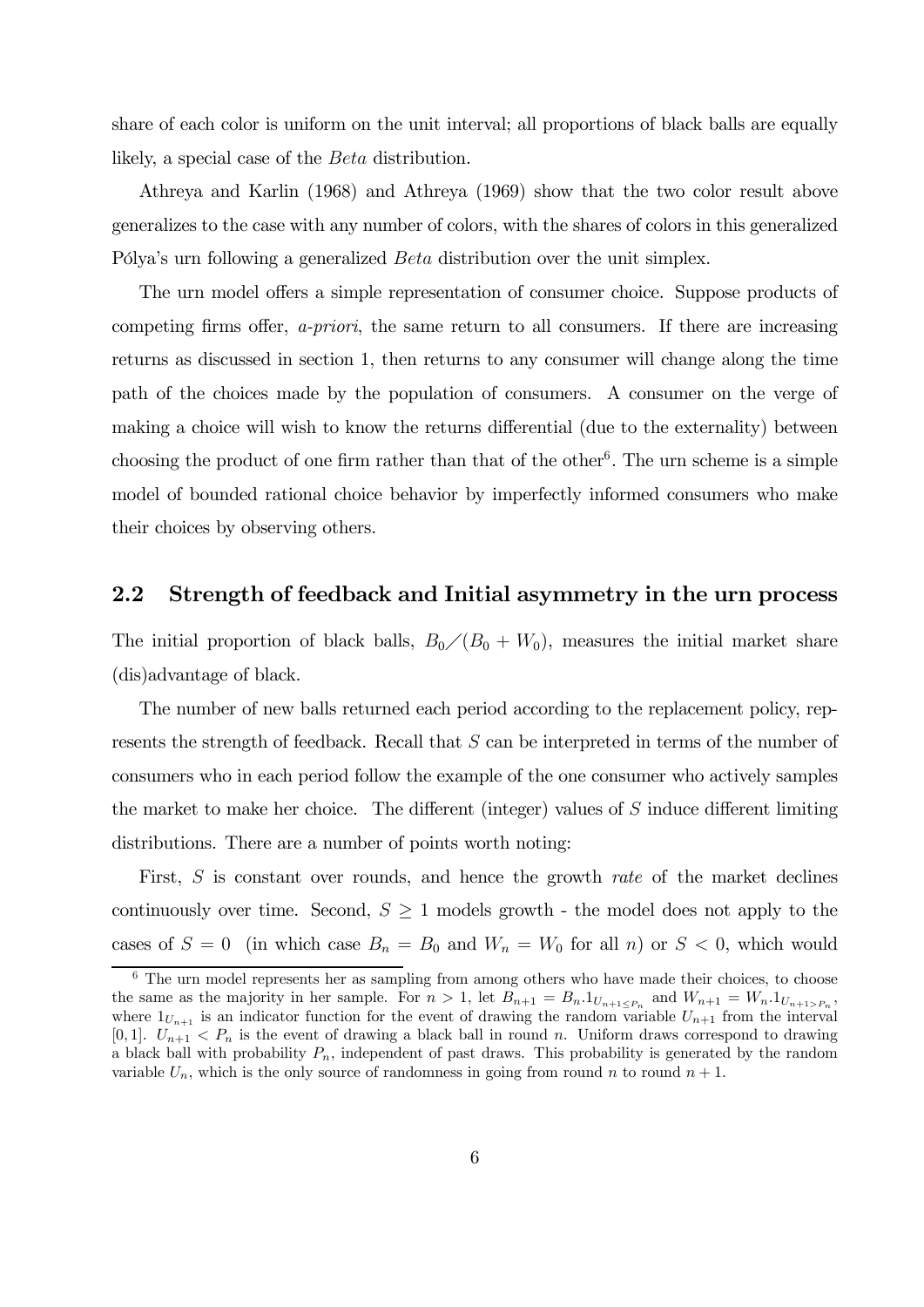be a model of negative feedback. Third, S is common to both competing firms, i.e. it is independent of the color of the sampled ball. Finally and critically, the simple urn process permits either black, or white to grow by S in each round, but not both.

The fact that the urn process only permits one firm to grow in any round leads to two interpretations of  $S$ : it is the amount by which the market grows, and so is the numerator in estimating the growth rate of the market; it is the amount by which either firm can potentially grow, and so is the numerator in estimating potential firm growth rate. The interpretation determines the way results from the model are to be interpreted - Specifically, given initial conditions, the model can yield useful bounds to the probability of a firm reaching any specified level of eventual dominance.

In empirical applications,  $S$  can be reckoned in alternative ways in estimating the probability of each firm's eventual dominance. Looking forward from  $n = 0$ , as the potential change in size of either firm, S will have to be based on  $\Delta B = (B_1 - B_0)$  and/or  $\Delta W = (W_1 - W_0)$ , neither of these negative. One possibility is to fix  $S$  as the net growth of the firm that grew more,  $|\Delta B - \Delta W|$ . *Netting out* in this way will be consistent with the urn model assumption that only one firm will grow in each round, with symmetric potential of the observed net growth. In this case the probability estimates are not biased in favour of predicting dominance - if  $\Delta B$  and  $\Delta W$  are not too different from each other, compared to the case when these are very different.

On the other hand if S is equated to  $\Delta B$ , or to  $\Delta W$  or to an average (or the minimum or the maximum) of the two, then in reckoning the potential change in size of a firm we ignore the fact that the other firm may also have grown in the same period. The parameters of the model are then biased in favour of predicting dominance of the firm being considered. This should, in general, yield a liberal estimate of probability of dominance.

In this paper we allow two ways of reckonings  $S$ : the potential growth of either firm is measured by  $|\Delta B - \Delta W|$ , as well as by the weighted average of  $\Delta B$  and  $\Delta W$  :  $(\Delta B \cdot (B_0/(B_0 + W_0)) + \Delta W$ With either way of measuring  $S$ , we normalize it with the total initial number of balls in the urn, and measure *feedback strength* as  $S/(B_0 + W_0)$ , and interpret it as the growth rate of the market<sup>7</sup>. Recall that from the vantage point of  $n = 0$ , the long term prediction of the

<sup>7</sup> It is equally the weighted average of the potential growth rates of the two firms-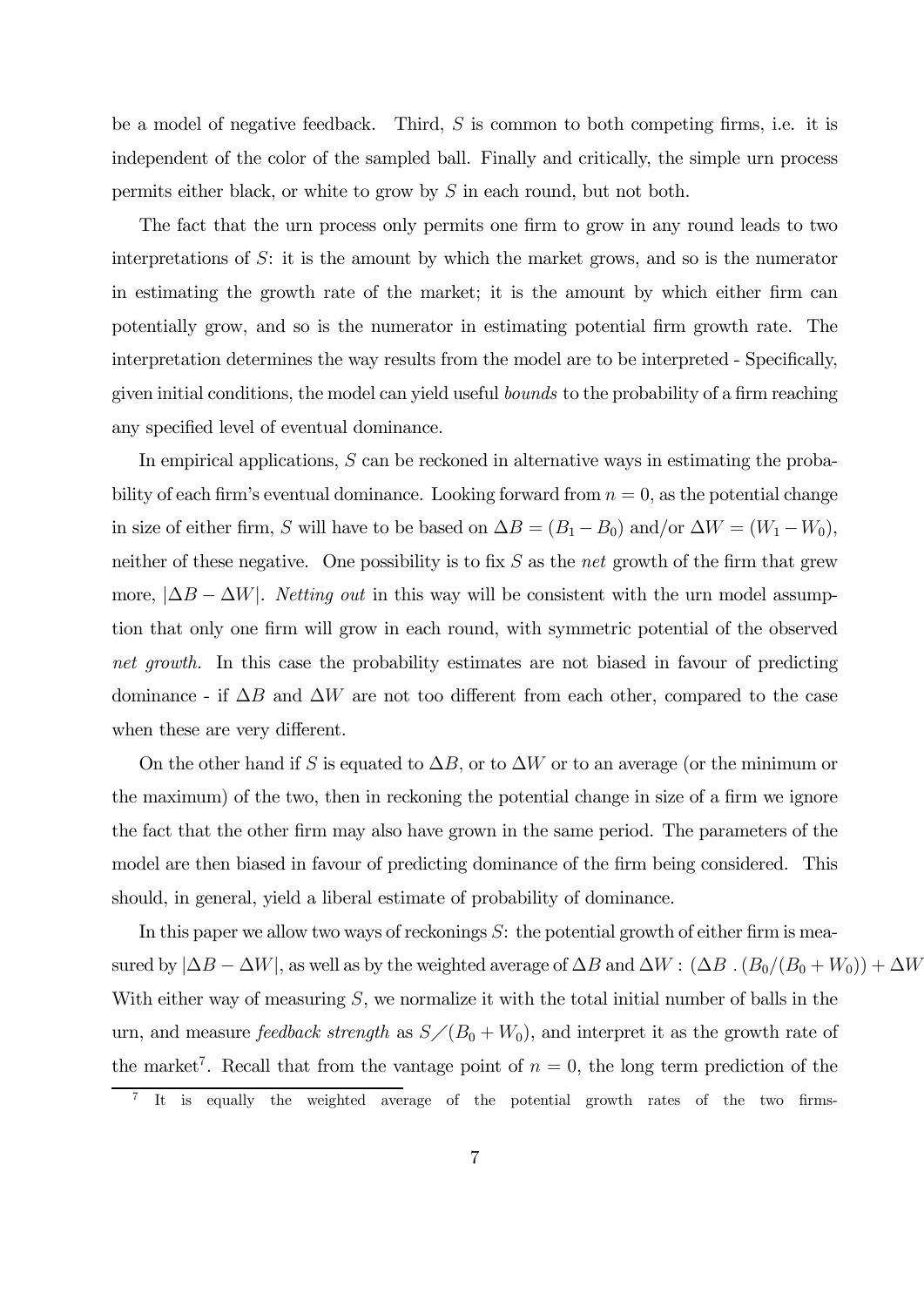model is based on the assumption that in absolute value S does not change henceforth.

#### 2.3 Critique

The linear Pólya process is of course a highly restrictive Markovian model of history dependence. The probability of adding S balls of a particular color is linear in the current proportion of that color in the urn. Generalizations, where the linear urn function is varied to allow the probability of an addition to a color to be an arbitrary function of the proportion of all colors, and in addition, this urn function is allowed to vary in a structured way, with time have been explored by Hill, Lane and Sudderth (1980) and Arthur, Ermoliev, Kaniovski (1983, 1986). In that body of work, the strong law that characterizes lock-in to monopoly follows from the nature of the pay-off to decision makers and the resulting adoption behavior. The pay off at time  $t$  from each alternative,  $B$  and  $W$  is due to a component reflecting the decision maker's intrinsic preferences for B and for W regardless of the number of other adopters; and another component, increasing non-linearly in the number of adopters, that reflects increasing returns to adoption. This second component renders the probability of adding a color higher (resp. lower) than the proportion of that color in the urn, above (resp. below) some specific threshold of the share of that color. If neither alternative is intrinsically preferred to the other then the equilibrium is dynamically selected from among the fixed points of the non-linear urn function that maps current proportions to probabilities of adoption. When the stable fixed points of the non-linear urn function occur only at 0 and at 1, one of the firms will end up the monopolist. It is the non-linear form of the returns to adoption function that drives the convergence of the stochastic adoption process to total dominance by either B or W with probability  $1^8$ .

In contrast, each equilibrium of the linear (returns to adoption such that the probability of adding a color is equal to the proportion of that color) Pólya process is a distribution over the unit interval - the range of market share. The parameters of the process - initial market share and feedback strength - can weight equilibrium distribution towards one way

 $((S/B_0). (B_0/(B_0 + W_0)) + (S/W_0). (W_0/(B_0 + W_0)))$ 

<sup>&</sup>lt;sup>8</sup> Bassanini and Dosi (2006) show that this result depends on the nature of increasing returns with respect to the degree of heterogeneity of the population.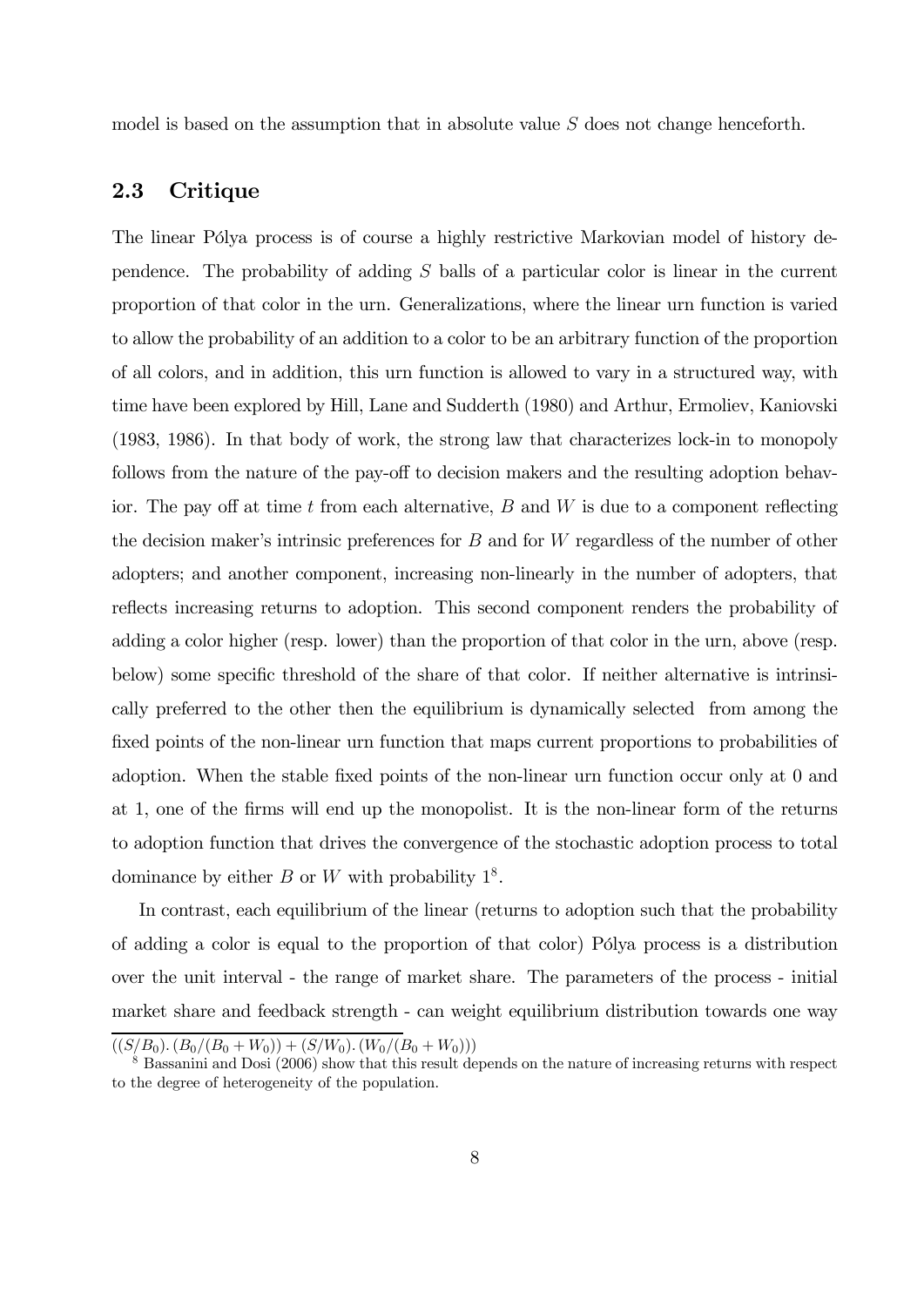or the other, ranging from monopoly to one color, all the way to complete symmetry. The implication of the equilibrium being a distribution is that depending on initial conditions, the process could converge to any proportion of black balls.

As an aside, note that as the number of balls in the urn increases, the current proportion will grow more stable. Initially, each round of addition of S balls to the urn will have a large influence on the probability of choice of color of the next batch of S balls and market share changes will have a larger variance than in the non-linear model. Over time (as the total number of balls in the urn increases) the importance of positive feedback will decline. As mentioned earlier the market movement is ever towards saturation. Given initial conditions the linear Pólya process provides the conservative estimate of the probability of lock-in to any specified degree of dominance.

It is worth re-iterating the Markovian character of the linear process: for the outcome in round  $n$ , the sequence by which the numbers of black and white balls had accumulated by round  $n-1$ , to  $B_{n-1}$  and to  $W_{n-1}$ , does not matter. The long run equilibrium, looking forward from any round depends only on the set of outcomes that arose till that date, and not upon their order of occurrence. Independence of the equilibrium from the sequence makes it possible to obtain the (lower bound) probability of dominance in the long run, looking forward from any chosen date.

### 3 Lock-in

The notion of lock-in employed in this paper refers to a *producer* entering a trajectory leading to eventual dominance. This is directly related to the idea that costs of switching (either direct costs, or due to external increasing returns that flow from the value of the network of users of the product variety) to a new product variety or a new technology can lock a consumer into her current choice. The producer lock-in notion is also related to the idea of tipping - the epidemiological concept applicable to consumer behavior, that there may be a point in the trajectory where market share changes very rapidly. A market that has tipped will be locked-in, sustaining the dominance of the leader. But our focus in this paper is solely upon eventual dominance; we do not model transitory dynamics and do not offer any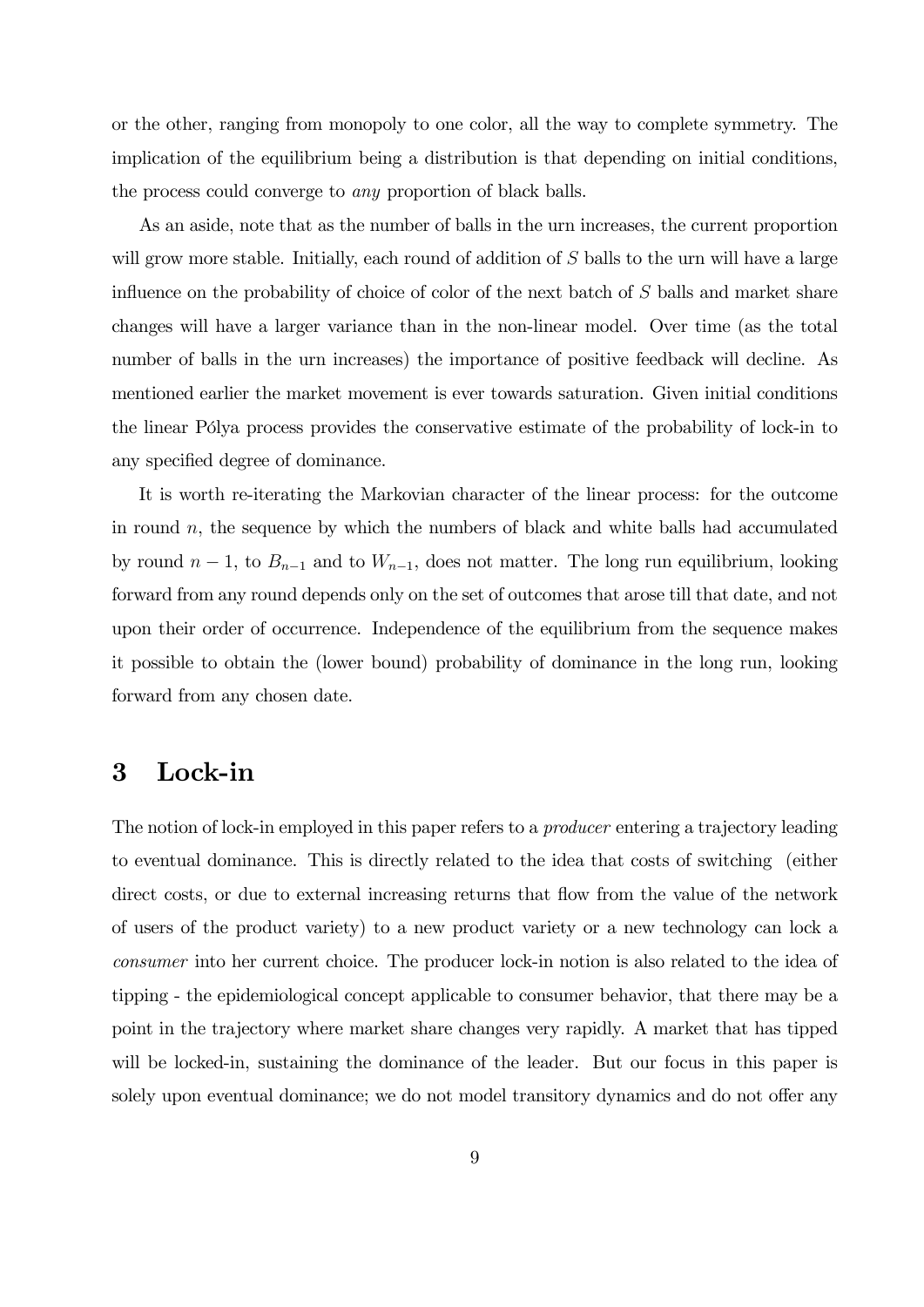

Figure 1: Polya Process: Asymptotic Distributions of Black Proportion - Extreme cases.

analysis of tipping.

Competition law is concerned with the abuse of 'dominant market position', which is conventionally defined in terms of market shares, for example, by the US Department of Justice, and in Article 82 of the EC treaty. The notion of lock-in to dominance relates to current conditions that lead to dominance in the long run. In conventional terms, lock-in to dominance (for black, say) can be said to have occurred at the point where the long-term forecast of the black market share equals 1:

$$
\lim_{n \to \infty} E\left(\frac{B_n}{B_n + W_n} | \frac{S}{B_0 + W_0}, \frac{B_0}{B_0 + W_0}\right) = 1
$$

This is the extreme case of lock-in, which as noted above, relates to a non-linear Pólya process with fixed points of the urn function at 0 and 1. Note however that in a linear Pólya process, high values of S, relative to  $B_0$  and  $W_0$ , can make the limiting probability of monopoly arbitrarily close to 1, as Figure 1 illustrates.

A more general notion of dominance should permit us to relax the monopoly requirement,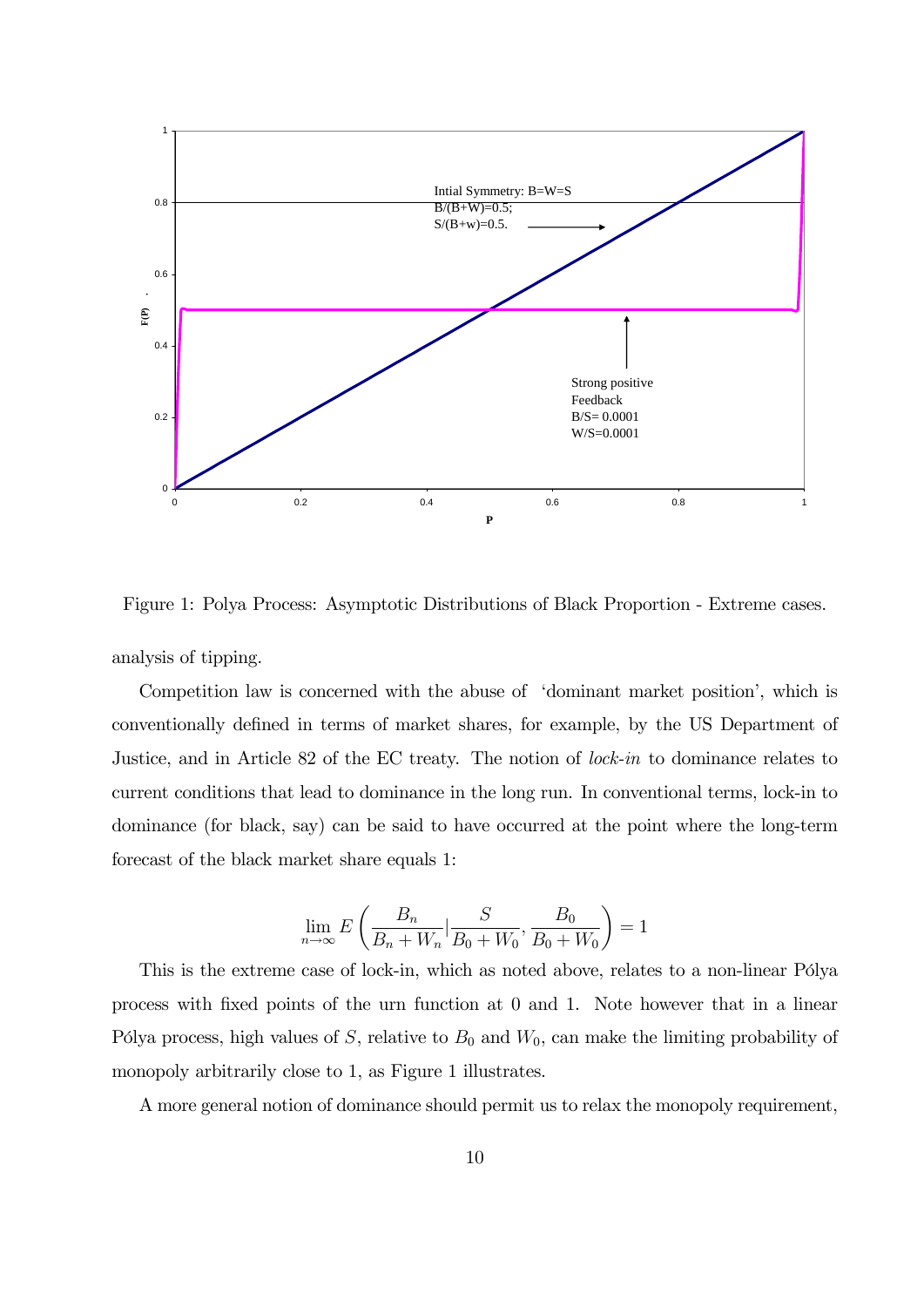and label a market as locked-in, if a firm is on track to exceed some specified (high) share, with some stipulated probability. We now pin down this probabilistic notion of lock-in.

#### 3.1 Probabilistic definition of Lock-in

When the equilibrium is a probability distribution over market share, dominance in the long run can be defined in terms of a threshold market share (that is sufficiently high - at least y  $\%$ ) and a probability (at least  $x \%$ ) that this share is exceeded in the long run. The analyst (or the competition authority) can choose the probability and market share thresholds at any value depending on what is appropriate for an application.

In this paper we define these thresholds from a statistical view point. We start by noting that when the urn process is marked by initial symmetry, i.e.,  $B_0 = W_0 = S$ , the limiting distribution of the share of each color is uniform over the unit interval. On this basis, we may ask: what is the probability that the share of black will (eventually) exceed, say, 95%? Turning this around, we may start with a specific significance level, say 10%, and ask: what is the market share that the *largest* among the competitors will eventually exceed with *only* 10% probability if the urn process is initially symmetric? Thus we define the market share dominance threshold as the value that would be exceeded at some specific conventional significance level by the largest share when the share of each firm is drawn randomly from the uniform distribution. Other significance levels may be appropriate depending on context and how conservative we wish to be in defining dominance.

Fisher (1929) derived the distribution of the largest share when all shares are drawn uniformly from the unit interval. In the  $m$  color case, adopting the notation convention for order statistics, the CDF,  $F()$ , of the largest share denoted  $P_{(1)}$  is given by:

$$
1 - F(P_{(1)}) = m \left(1 - P_{(1)}\right)^{m-1} - \frac{m(m-1)}{2} \left(1 - 2P_{(1)}\right)^{m-1} + \ldots + (-1)^{k-1} \frac{m!}{k!(m-k)!} \left(1 - kP_{(1)}\right)^{m-1}
$$

where k is the smallest integer less than  $1/P_{(1)}$ . Specializing Fisher's distribution to two colors there is: 1% probability that the largest share is greater than 0.995; 5% probability that the largest share is greater than 0.975; and 10% probability that the largest share is greater than 0.95.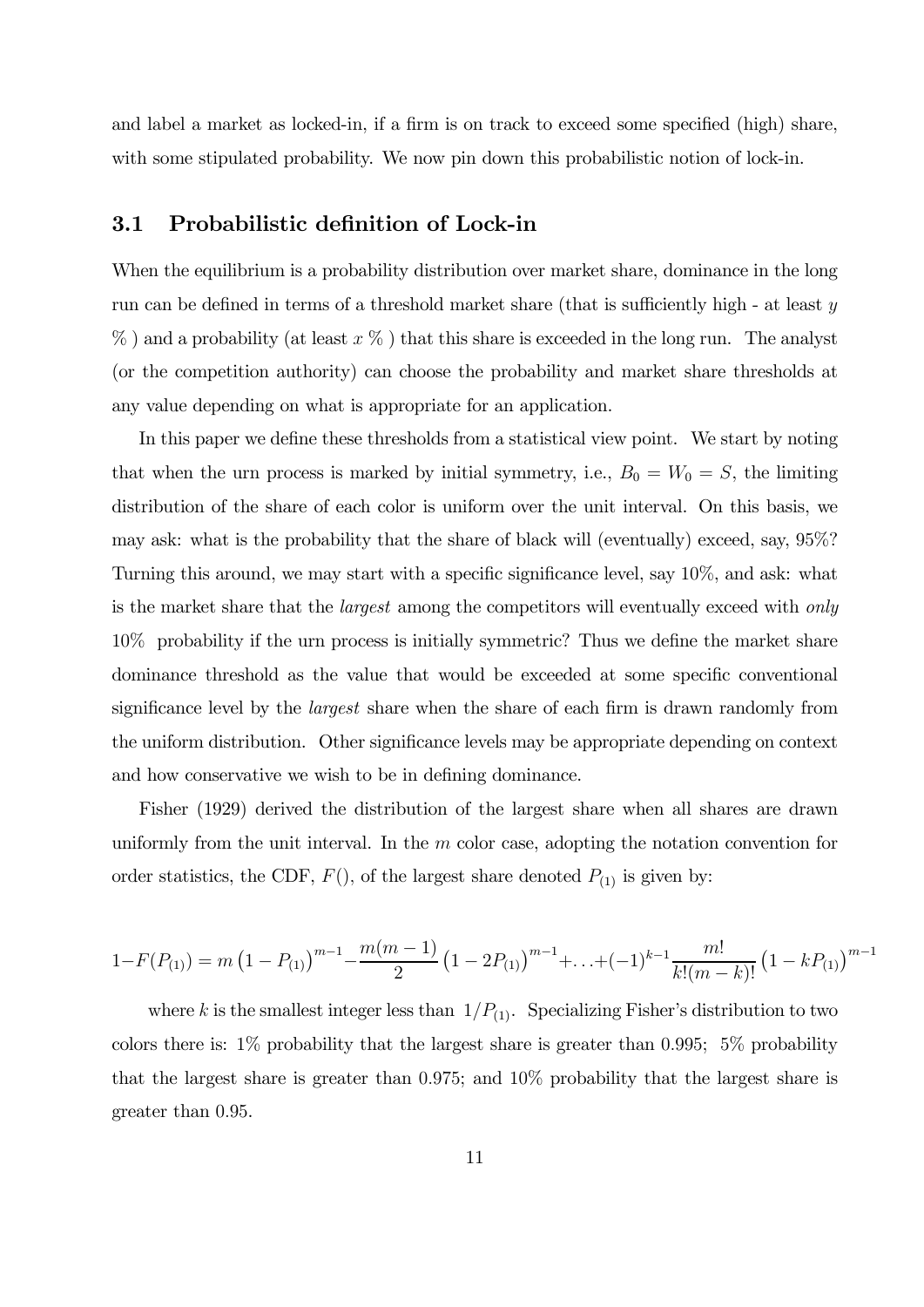In summary, our probabilistic definition of lock-in is defined with reference to a level of significance. For example, given that under the uniform distribution of all shares, the largest single share will exceed 0.975 with 5% probability, the set of values of the parameter pair of the Pólya process that map to 5% probability that the limiting share of black is at least 0.975, define the set of initial conditions that lock-in the market to black dominance. The anchors of this definition of dominance are the significance level, and the random division of the unit interval that follows from the symmetric Pólya process.

In general terms, denoting the significance level for defining lock-in by  $\varepsilon$ , lock-in for a competitor can be said to occur for that level  $(0 < \varepsilon < 1)$  if:

$$
1-\varepsilon = F(P)
$$

# 4 The Trade-Off between Initial Asymmetry and Strength of Feedback

The trade-off is easily determined. Given  $P \sim Beta(\alpha, \beta)$ , where  $\alpha = B_0/S$  and  $\beta = W_0/S$ , for the chosen level  $\varepsilon$ , we can solve  $1 - \varepsilon = F(P)$  to find the set of values for the parameter pair  $\{(\alpha(\varepsilon), \beta(\varepsilon))\}$ . With reference to each element in this set we can determine the unique feedback strength:  $S/(B_0 + W_0) = 1/(\alpha + \beta)$ , required for each specified level of initial asymmetry:  $B_0/(B_0+W_0) = \alpha/(\alpha+\beta)$ .

Figure 2 illustrates with two equilibria (distributions over market shares). The intersection point of the two distributions indicates that with both sets of initial conditions, the probability of limiting market share of black exceeding 0.80 is 40%. The infinite number of equilibria that pass through the point  $(P, F(P))$ , and the corresponding set of initial conditions characterize the trade-off of interest, which is conditioned on the specific degree of dominance.

Figure 3 presents an iso-dominance map. There is 20% probability that largest share will exceed 0.90 under random division of the unit interval into two shares. The curve at the left end in figure 3 presents the set of pairs  $\{(B_0/S, W_0/S)\}\$  such that the probability of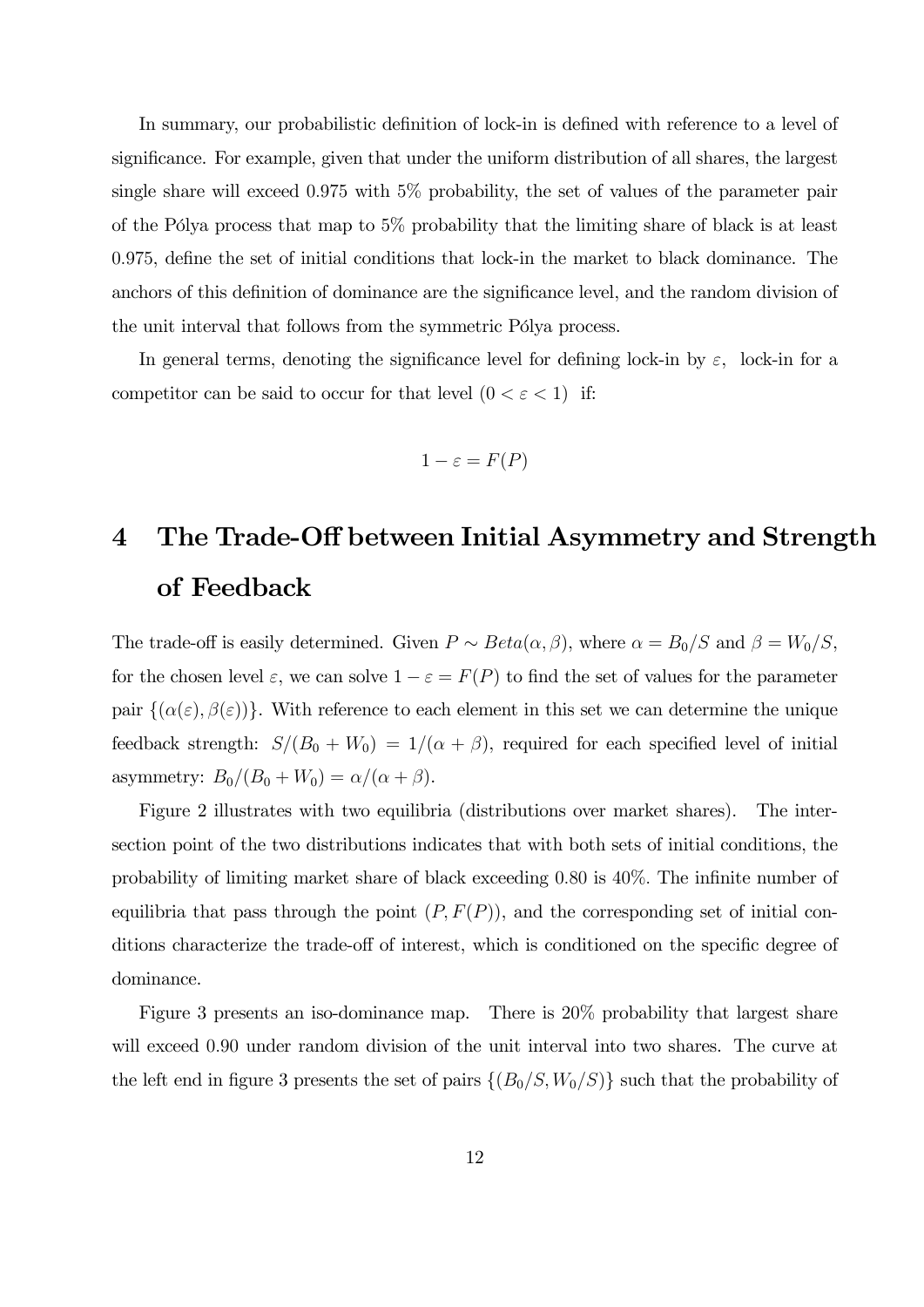

Figure 2: Asymptotic Distributions of the share of Black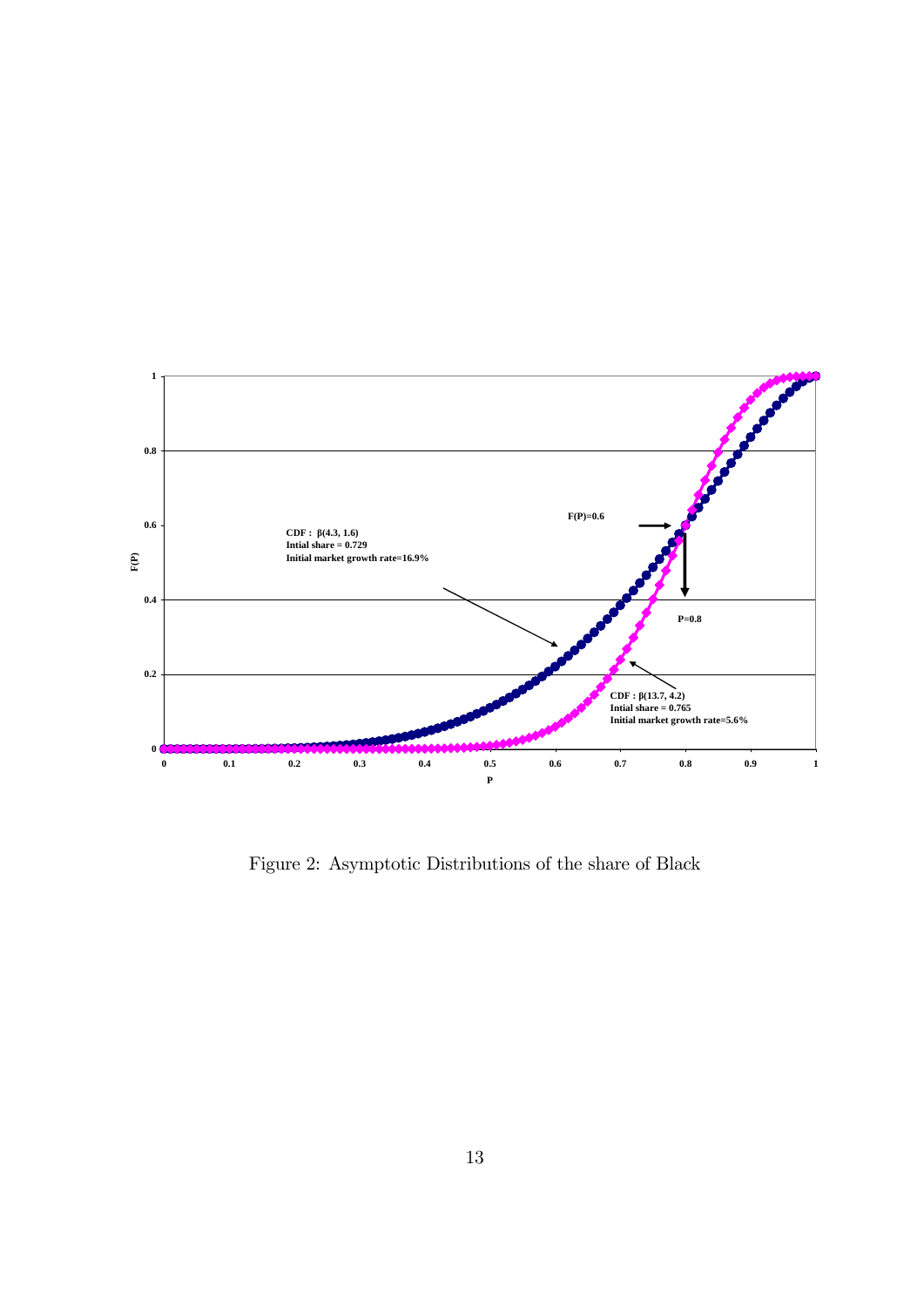

Figure 3: Iso-Dominance map: Probabilities of limiting market share of 0.90 or over

eventual market share exceeding 0.90 is 20%.This represents the variety of initial conditions and provide the trade-off between initial market share and market growth, conditioned on dominance defined with respect to a 20% significance level. The other iso-dominance curves in the figure correspond to other (probabilistically specified) levels of eventual dominance. For a given initial market share, higher degrees of eventual dominance requires higher rates of market growth. It is worth noting that there is some (high) market growth rate that can make the dominance of the firm with the smaller market share sufficiently likely. This follows from the fact that with probabilities equal to their market share, both firm grow by the same amount, S.

By averaging the dominance threshold growth rates of any market share and its complement in unity, it is straightforward to estimate the market growth rate such that the market will eventually come to be dominated by one firm or the other. In Figure 4, there is  $10\%$ probability of one firm or the other obtaining a market share of 0.90 (and thus of the market being dominated) if the current market growth rate is as given by the curve for the given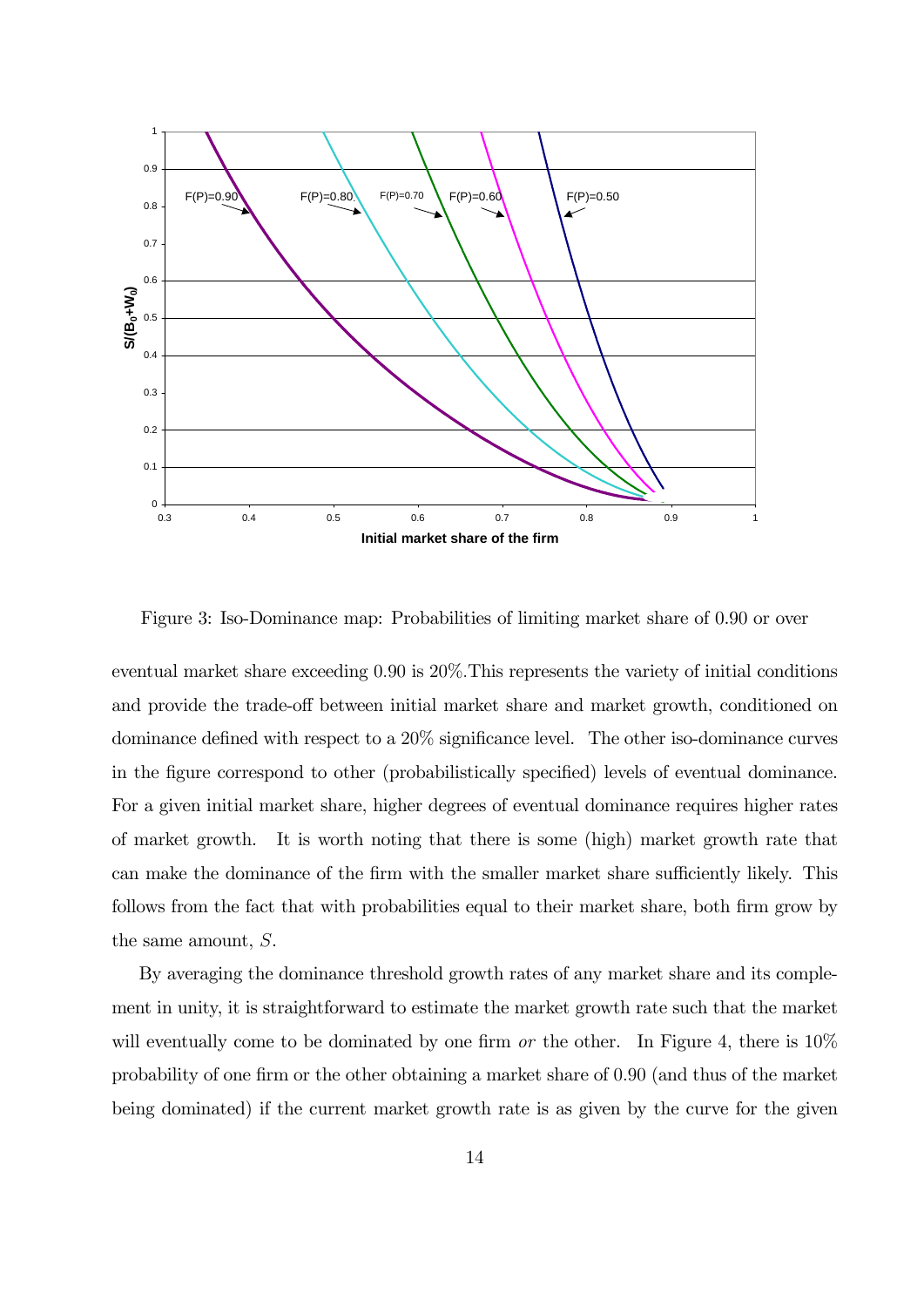

Figure 4: Asymmetry Vs. Growth: 10% probability that the market will eventually be dominated by some firm

asymmetry. The required market growth rate does not fall much with increasing asymmetry. We now turn to an empirical application.

# 5 Application: VHS Vs. Betamax

There are many detailed accounts of the fight for dominance among different VCR formats; see Cusumano, Mylonadis and Rosenbloom (1992), Grindely (1992) and Liebowitz and Margolis (1994). In brief, Sony pioneered the commercialization of home video recording technology in 1975 with the Betamax system. Eighteen months later the VHS standard was launched by a consortium consisting of Matsushita, JVC, and RCA. Customers had to choose between the two as tapes and machines were not compatible between the two standards. By 1979 VHS had gained a market share lead over Betamax VHS continued to grow through the 80's, while Betamax shrank. By 1988 VHS was so dominant that Sony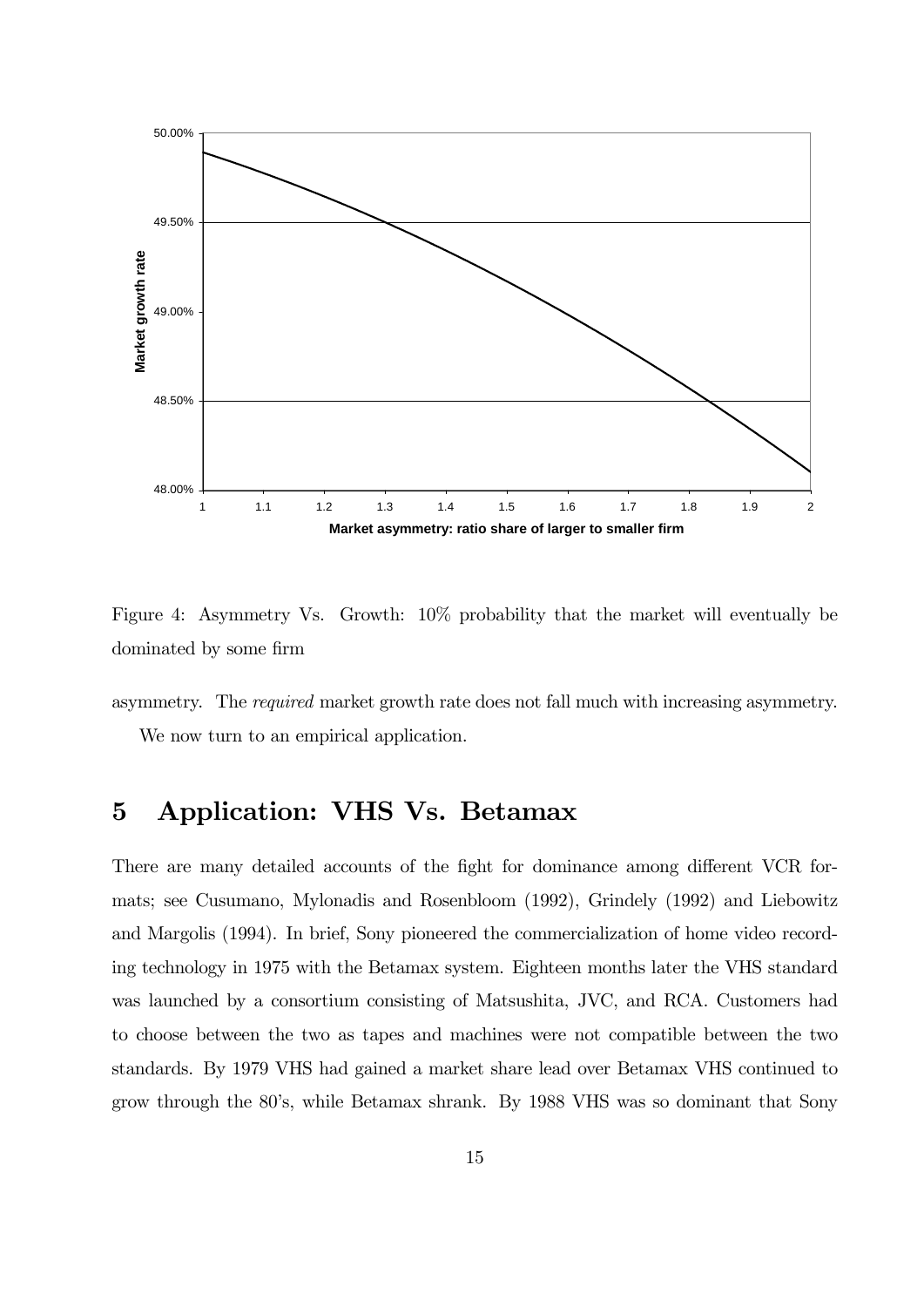abandoned the Betamax standard.

We illustrate the trade-off between initial market share and feedback strength in the Videorecorder market. Using sales data from Cusumano et al. (1992) we estimate, for each year between 1977 and 1984, limiting probability distributions of market shares for both VHS and Betamax. For each year, the observed market shares and the yearly growth of the two standards provide the initial conditions (Figure 5). Note the high levels of market growth that were characteristic of the early years.

Until 1977 Betamax was a monopolist and it remained the market leader for another year. The urn model cannot explain market evolution looking ahead from either 1975 or 1976, when VHS had not yet entered the market; it requires all competitors to be present in the market, with non-zero market shares. Cusumano et al. (1992) provide an account of the entry strategy followed by JVC and Matsushita.

We bring the model into play from 1977 when both VHS and Betamax were in the market. The attractiveness of the different formats to the consumer depended, as with any product, on price and quality (picture clarity, programmability, ease of use, size etc.). When the focus is on positive feedback, the absence of compatibility is the key factor. As the installed base of VHS format machines increased, so did its attractiveness to potential buyers, and this in turn increased market share, boosting installed base further. Complementary assets: rental stores choosing to stock tapes in the more common format, and studios offering films in the format compatible with the more popular technology were also sources of positive feedback.

Figure 6 presents the iso-dominance curve illustrating the trade-off between observed (initial) market share and feedback strength derived from the linear Pólya process. Dominance is defined at the level of a limiting market share threshold of 0.95 with 10% probability. Each year, one can look ahead to the long term prospects of both VHS and Betamax, judging them against the dominance threshold.

S has been reckoned in two ways. S defined as  $|\Delta VHS - \Delta Betamar|$  gives us a (generally) conservative estimate of the growth opportunity for a firm, in so far as it allocates only net growth to the firm that has grown more. S defined as the weighted average of  $\Delta VHS$  and  $\Delta Betamax$  give us a (generally) liberal estimate of the growth potential for a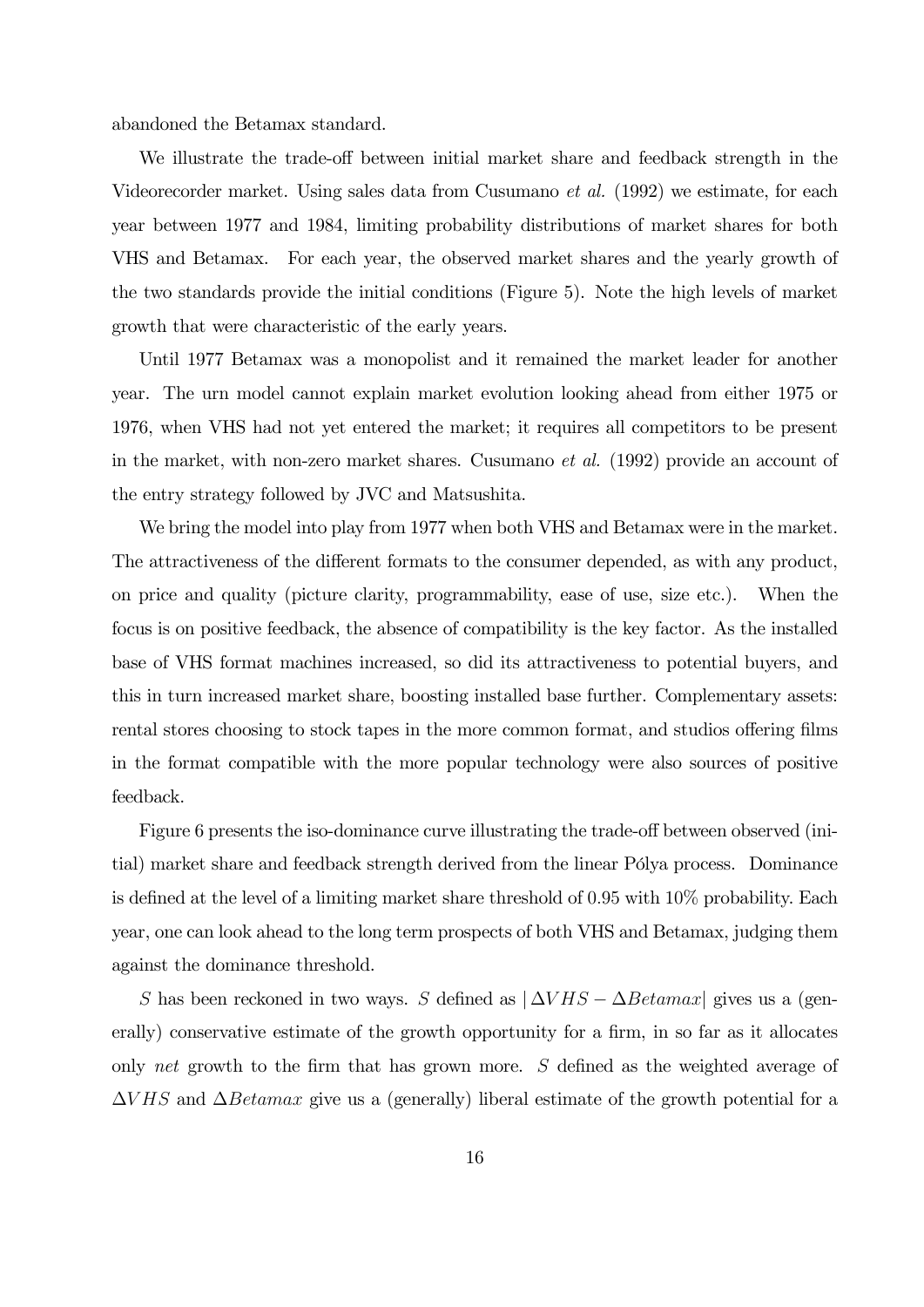

Figure 5: VHS and Betamax market shares and VCR market growth rate, 1976 to 1988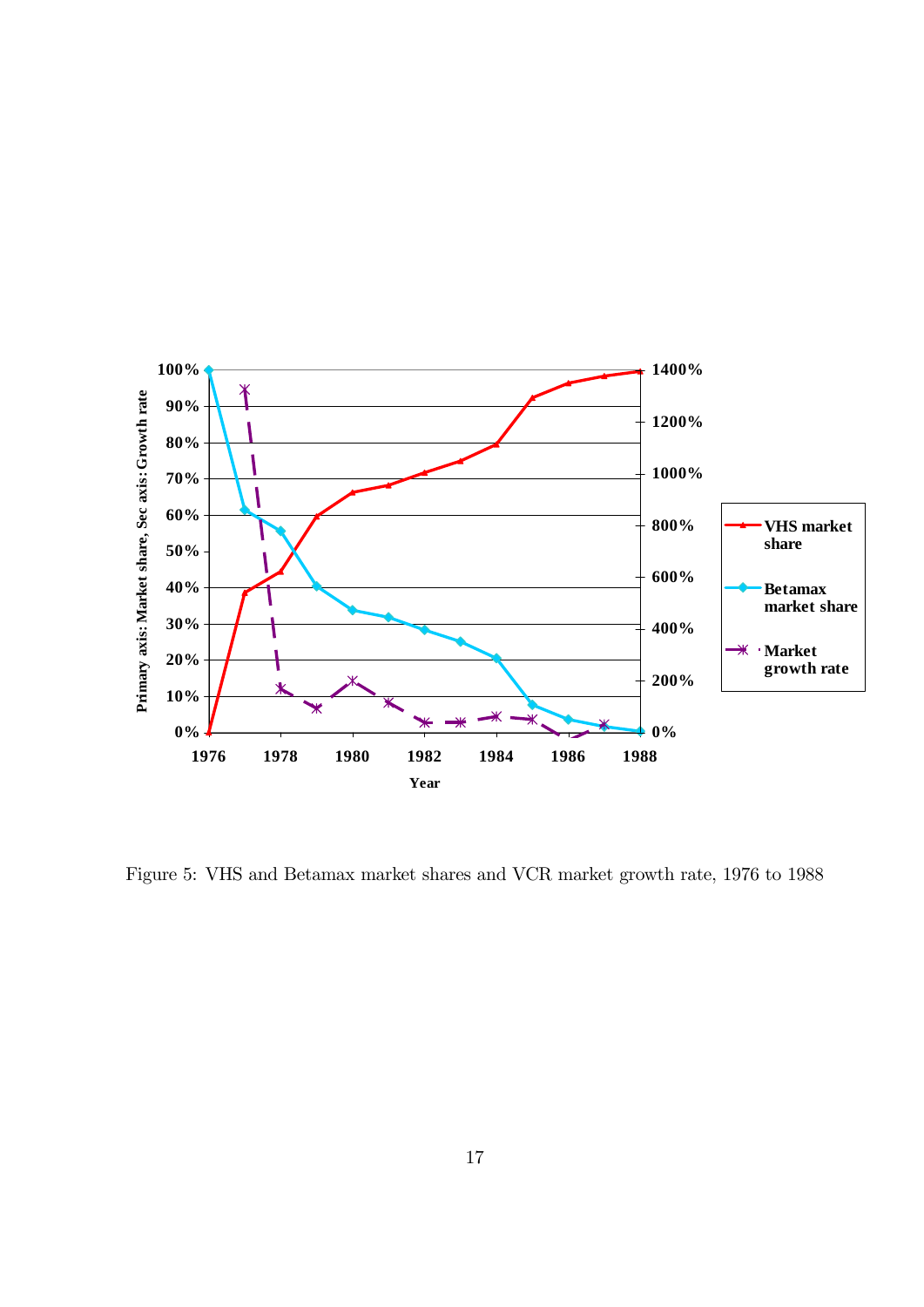

Figure 6: Iso-Dominance Threshold: 10% Probability that limiting share is 0.95 or over

firm in that it ignores the fact that the other firm is also growing.  $S/(VHS_0 + Betamar_0)$ measures *feedback strength*, and the alternative ways in which  $S$  is reckoned gives us the lower and upper bounds on the growth rate of the firm.

Figures 7 and 8 present the estimated lower and upper bounds to the probability that the long run market share of VHS and of Betamax will exceed 0.95, for each year between 1977and 1984, conditioned on asymmetry between market shares and feedback strength (which reflects overall market growth) observed that year. Betamax was the market leader in 1976, and this combined with the high rate of growth of the market to 1977, gave the company a significant probability (13%) of eventual dominance, by the liberal reckoning (Figure 8). Even though VHS was much the smaller player (market share of 0.39) in 1977, the growth rate of the VCR market secured for it 2% probability of a limiting market share of 95% or greater. The decline in market growth between 1977 and 1978 reduced both firms' prospects of dominance. The probability of Betamax dominance fell virtually to zero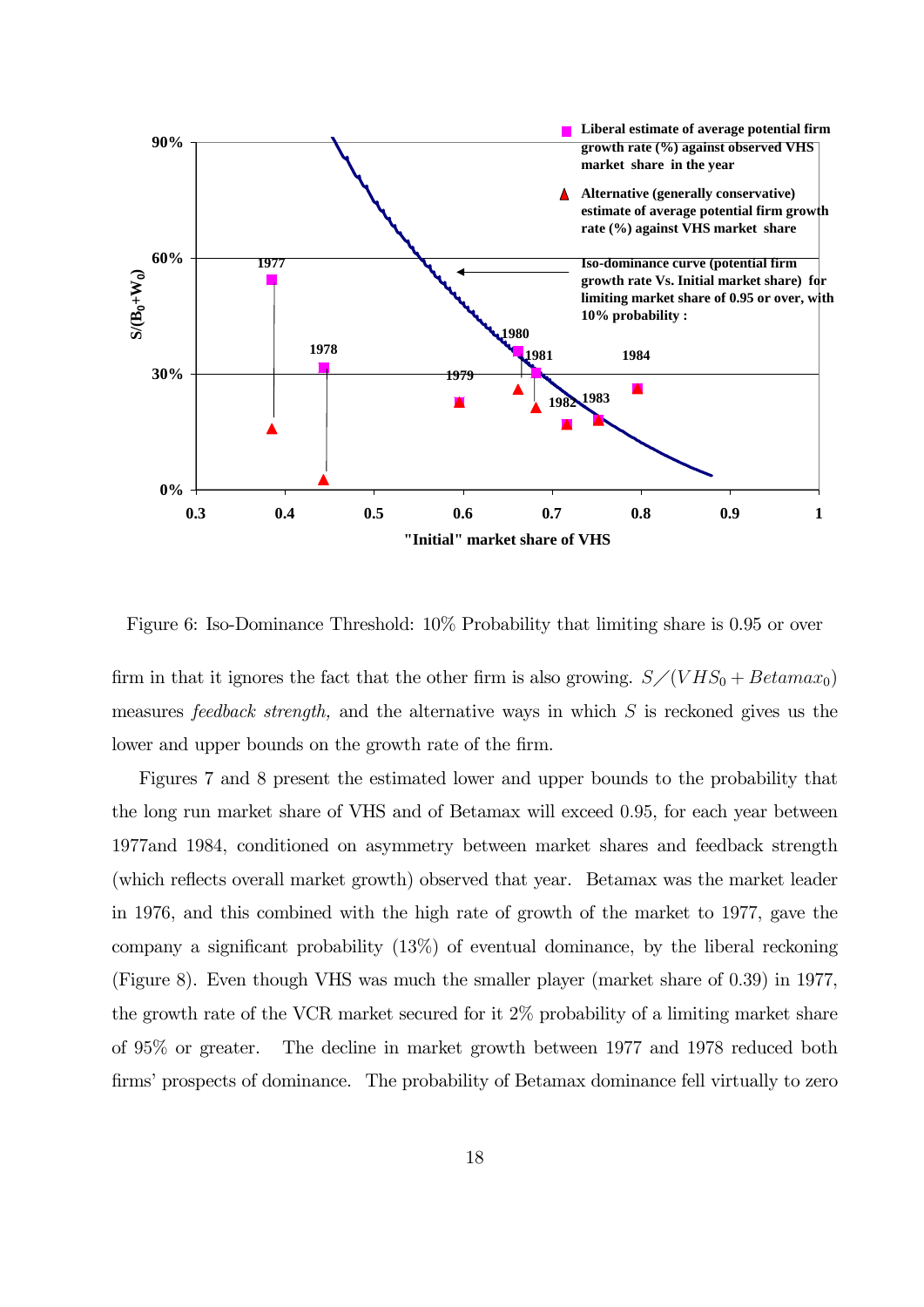

Figure 7: Lower bound to probability of Dominance (limiting market share not less than 95%)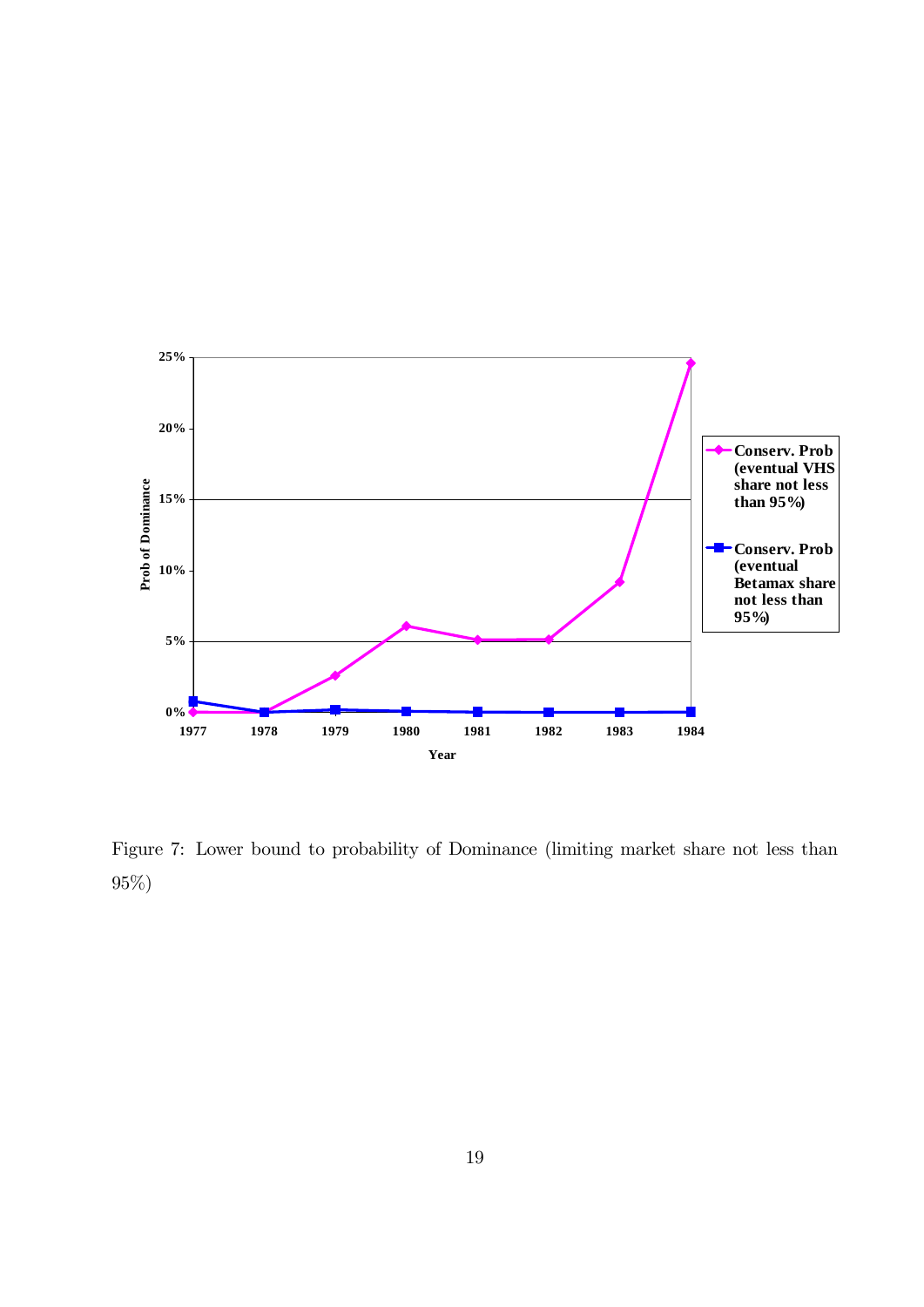

Figure 8: Upper bound to probability of Dominance (limiting market share not less than 95%)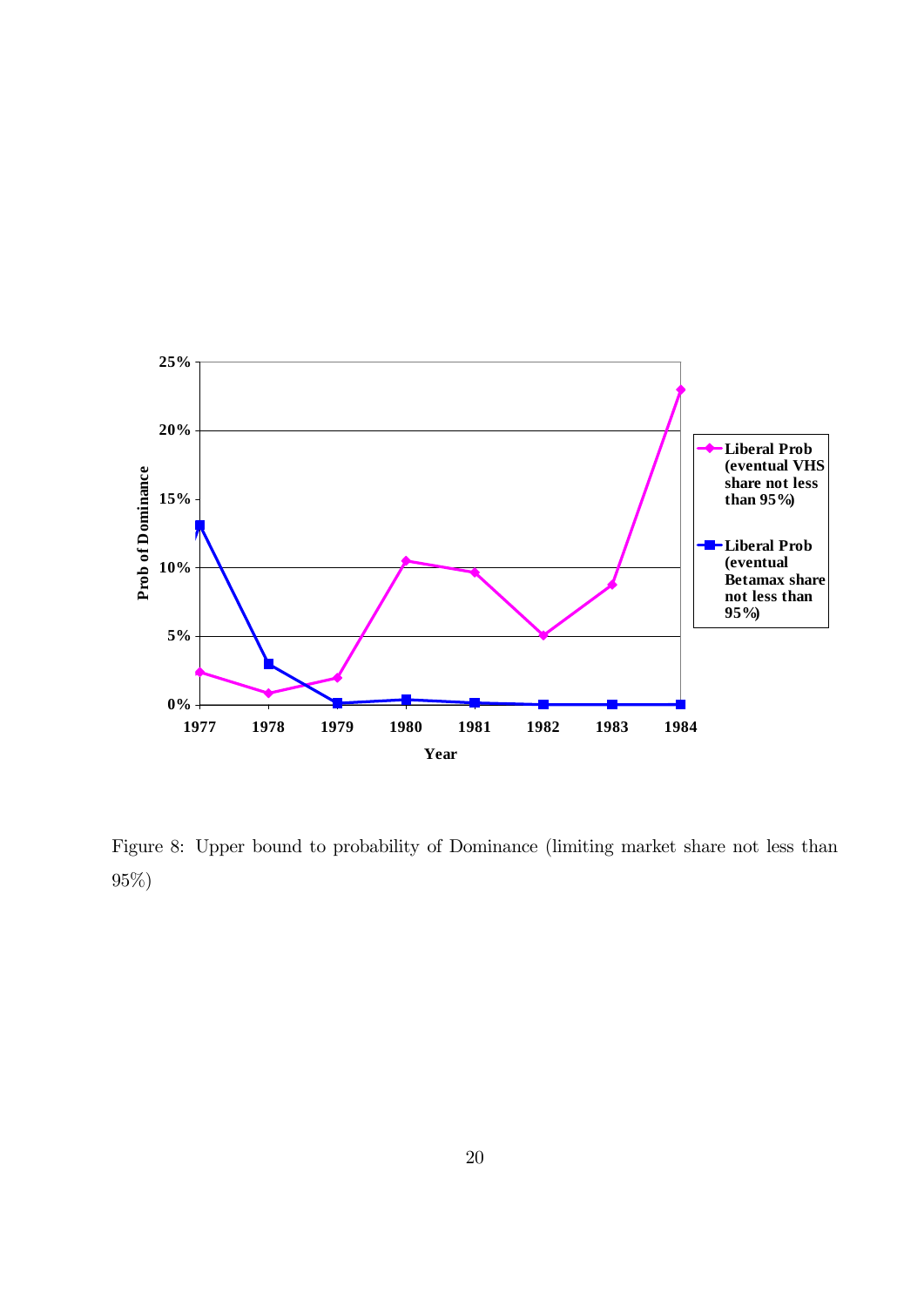by 1979, even though Betamax had a market share of 0.32 that year. The growth of the market between 1979 and 1980 and the increased share of VHS which overtook Betamax in this period, combined to increase the probability of VHS dominance sharply. The effect of the decline in market growth between 1980 and 1982 was clearly to diminish the prospect of VHS dominance even though its market share continued to rise. Between 1982 and 1984, the market growth remained steady, but the increased market share of VHS again enhanced the likelihood of VHS dominance.

### 6 Conclusions

The idea that market share can be a source of competitive advantage in the presence of increasing returns can be traced all the way back to Adam Smith, and runs through a lineage that links Marshall, economic geographers, and economists who in the 80s began to develop decision theory based models of increasing returns.

In this paper we present a method for determining the probability that a competitor will come to dominate a market that is characterized by positive feedback. Feedback, often traced back to increasing returns, is a self-organizational feature in a large class of markets and systems. Looking to such markets we represent market dynamics using a simple linear urn process, instead of the now conventional non-linear urn process associated with Arthur, Ermoliev and Kaniovski. This, combined with a probabilistic definition of the notion of lock-in to dominance makes it possible to determine, for any defined degree of dominance, the trade-off between initial conditions - between initial market share denoting initial (dis)advantage on the one hand, and on the other, feedback strength which is related to potential firm growth in the market.

It is clear that the prospect of dominance depends on the interplay of growth of the market and market share advantage. When a market is characterized by positive feedback, the likelihood of dominance is enhanced in a natural way by market share advantage if the market is growing. A decline in the rate of growth of the market reduces the prospect of dominance of both the market share leader as well as the follower. It takes progressively greater current share advantage to compensate for successive declines in the rate of growth of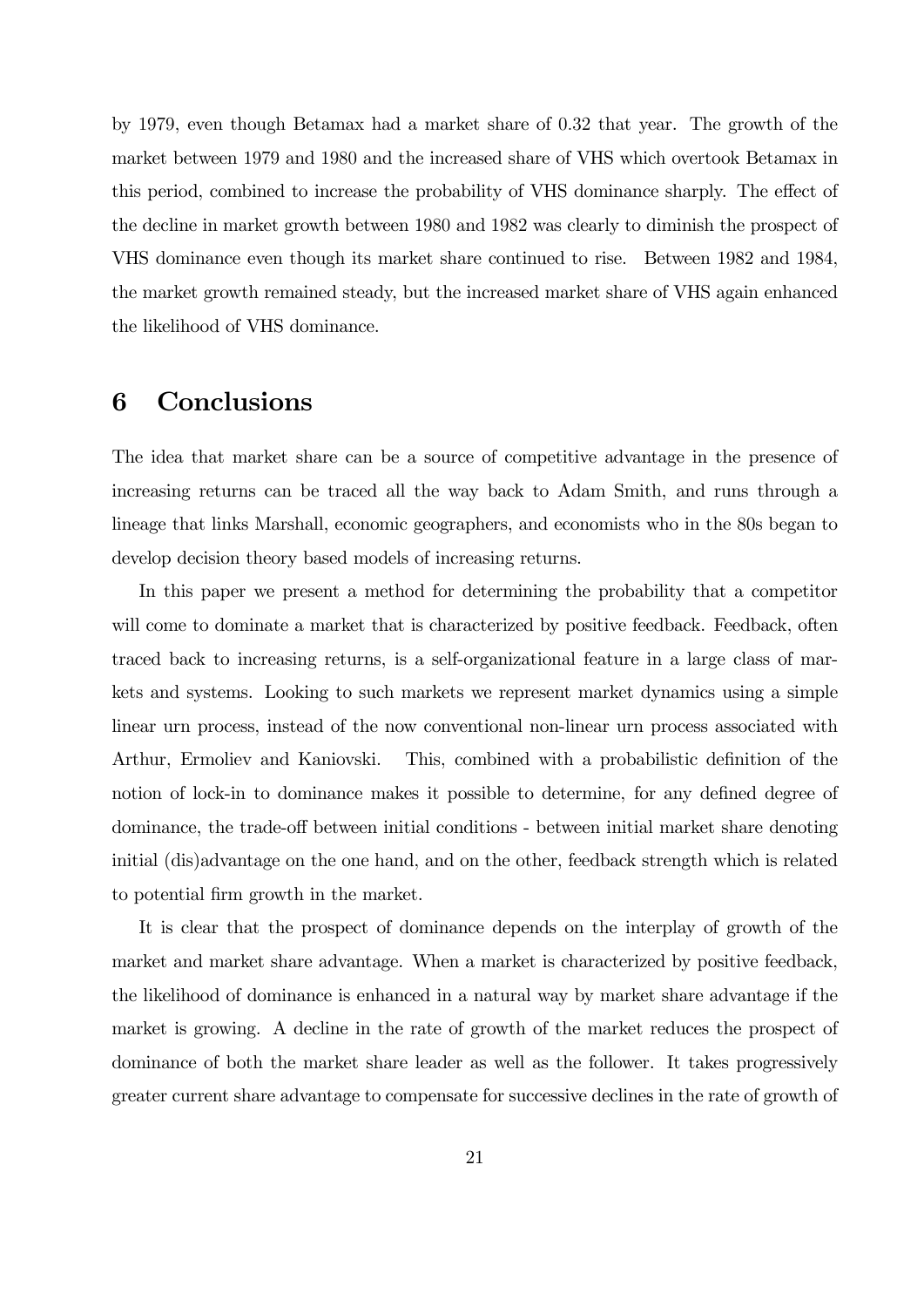the market. Thus, while dominance is to be expected in growing, increasing returns markets, the dominant firm can also be expected to have greater incentive to erect barriers to the growth of rivals (for example, through pricing and advertising) in slower growing markets or periods. This is different from the case of finely poised markets with non-linear feedback that are prone to tip and lock-in to monopoly, where competition will be particularly intense early on.

It must be admitted that this analysis is concerned only with the long run. The time frame in which dominance is achieved, as well as transient market share dynamics will matter to firms, but is not considered by this analysis. But forecasting eventual winners in dynamic competition is a sufficiently difficult art in itself. The application of the method to the battle between VHS and Betamax in the Videorecorder market illustrates its empirical potential.

# References

- [1] Arthur,W.B., Ermoliev, Yu., and Kaniovski, Yu. (1983). 'A Generalized Urn Problem and its Applications', Cybernetics, 19, pp. 61-71.
- [2] Arthur,W.B., Ermoliev, Yu., and Kaniovski, Yu. (1986). 'Strong Laws for a Class of Path-Dependent Urn Processes', Proceedings of the International Conference on Stochastic Optimization, Kiev 1984 , Arkin, Shiryayev and Wets (eds.) New York: Springer (Springer Lecture Notes in Control and Information Sciences).
- [3] Arthur,W.B., Ermoliev, Yu., and Kaniovski, Yu. (1987). 'Path Dependent Processes and the Emergence of Macro-Structure', European Journal of Operational Research, 30, pp. 294-303.
- [4] Arthur,W.B. (1989). 'Competing Technologies, Increasing Returns, and Lock-in by Historical Events', Economic Journal, 99(394), pp. 116-131.
- [5] Athreya, K.B. and Karlin, S. (1968). 'Embedding of urn schemes into continuous time Markov branching processes and related limit theorems', Annals of Mathematical Statistics, 39, pp.1801—1817.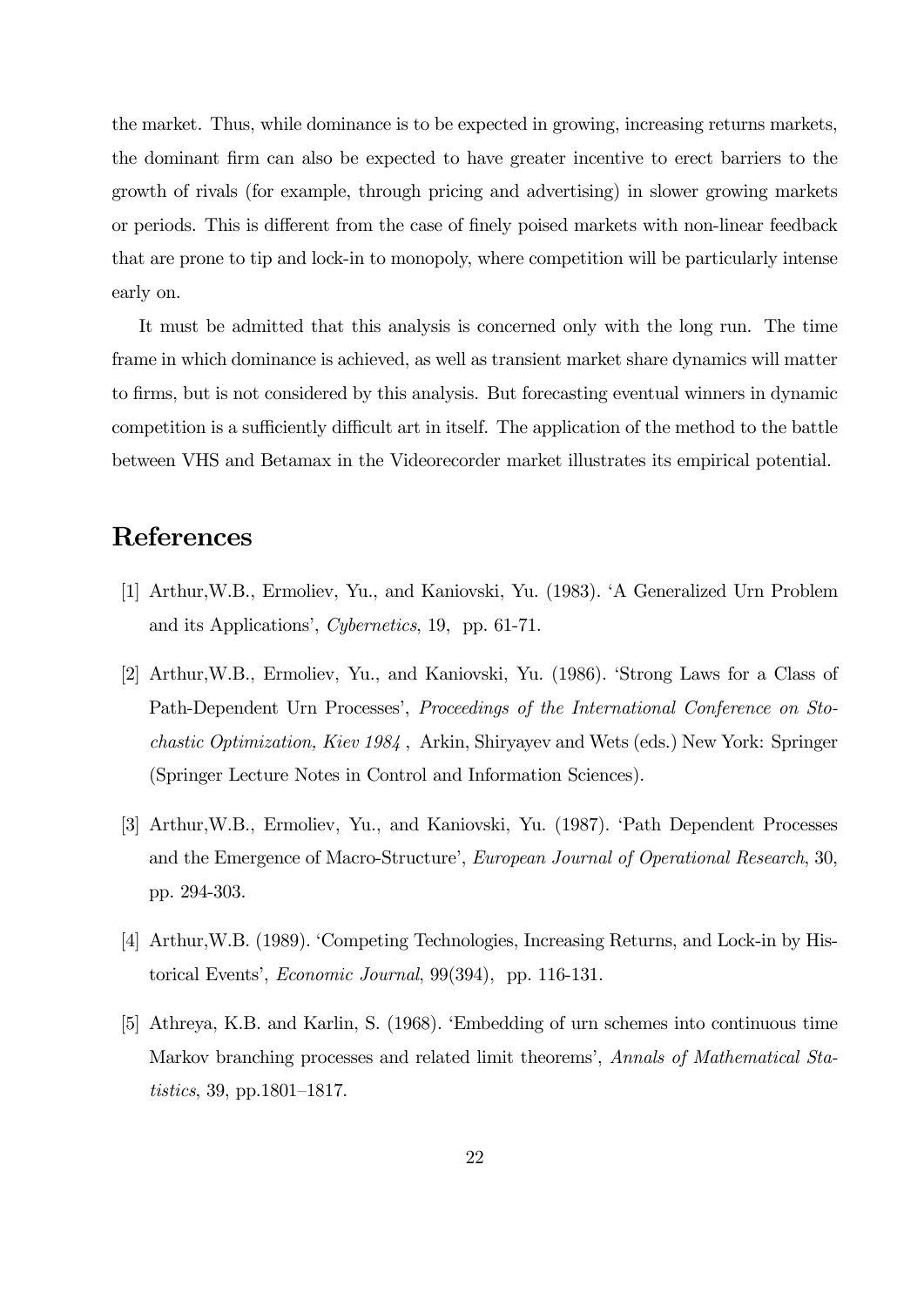- [6] Athreya,K.B. (1969). 'On a Characteristic Property of Pólya's Urn', Studia Scientiarum Mathematicarum Hungarica, 4, pp. 31-35.
- [7] Bass, F.M. (1969) .'A New Product Growth Model for Consumer Durables', Management Science, 15(5), pp. 215-227.
- [8] Bassanini, A. and Dosi, G. (2006). 'Competing Technologies, Technological Monopolies, and the Rate of Convergence to a Stable Market Structure', in Antonelli, C., Foray, D., Hall, B., and Steinmuller, E. (Eds.), 'New Frontiers in the Economics of Innovation and New technology: Essays in Honor of Paul David'. Cheltenham, United Kingdom and Northampton, MA: Edward Elgar.
- [9] Cusumano, M.A., Mylonadis, Y., and Rosenbloom, R.S. (1992) 'Strategic Maneuvering and Mas-Market Dynamics: The Triumph of VHS over Beta', Business History Review, 66, pp. 51-94.
- [10] David, P. (1985). 'Clio and the economics of QWERTY', American Economic Review, 75, pp. 332-337.
- [11] Ellison and Fudenberg (2006). 'Knife Edge or Plateau: When do Markets Tip?', MIT Department of Economics Working Paper No. 03-07.
- [12] Fisher, R.A. (1929). 'Tests of Significance in Harmonic Analysis', Proc. of the Royal Society of London, Series A, 125(796), pp. 54-59.
- [13] Johnson, N.L. and Kotz, S. (1977). 'Urn Models and their Applications, an Approach to Modern Discrete Probability Theory', John Wiley and Sons.
- [14] Freedman, D.A. (1965). 'Bernard Friedman's Urn', The Annals of Maths. Stats., 36(3), pp. 956-970.
- [15] Gladwell, M. (2000). 'The Tipping Point: How little things can make a big difference', Little, Brown.
- [16] Grindley, P. (1992) 'Standards, Business Strategy and Policy: A Casebook', London: London Business School.